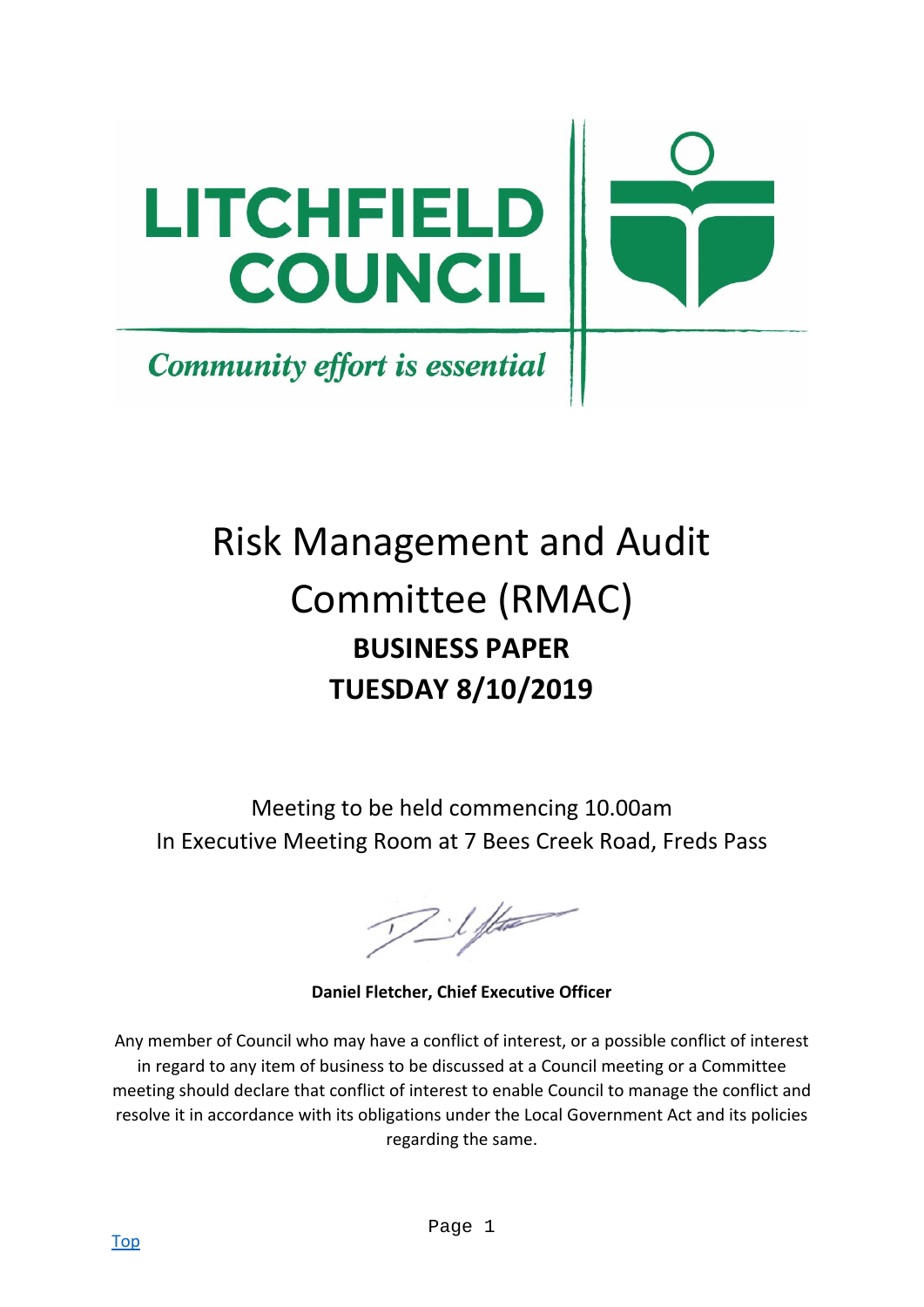

LITCHFIELD COUNCIL RMAC MEETING

**Notice of Meeting** 

to be held in the Executive Meeting Room, Litchfield **Daniel Fletcher** Daniel Fletcher **on Tuesday, 8 October 2019 at 10.00am Chief Executive Officer**

| <b>Number</b> |                           | <b>Agenda Item</b>                                         | Page           |  |  |  |  |  |
|---------------|---------------------------|------------------------------------------------------------|----------------|--|--|--|--|--|
| 1             |                           | <b>Opening of Meeting</b>                                  |                |  |  |  |  |  |
| 2             |                           | Apologies and Leave of Absence                             |                |  |  |  |  |  |
| 3             |                           | <b>Disclosures of Interest</b>                             | 3              |  |  |  |  |  |
| 4             |                           | <b>Confirmation of Minutes</b>                             | $\overline{3}$ |  |  |  |  |  |
| 5             |                           | <b>Business Arising from the Minutes</b>                   |                |  |  |  |  |  |
|               | 6.1                       | <b>Action Sheet</b>                                        | $4 - 8$        |  |  |  |  |  |
| 6             |                           | <b>Presentations</b>                                       |                |  |  |  |  |  |
|               | Nil                       |                                                            |                |  |  |  |  |  |
| 7             |                           | <b>Accepting or Declining Late Items</b><br>9              |                |  |  |  |  |  |
| 8             | <b>Officers Reports</b>   | 9                                                          |                |  |  |  |  |  |
|               | 8.1                       | Review 2018/2019 financial statements                      | $10 - 53$      |  |  |  |  |  |
|               | 8.2                       | Council response to auditor's interim management<br>letter | $54 - 59$      |  |  |  |  |  |
|               | 8.3                       | FIN09 Risk Management and Audit Committee                  | $60 - 69$      |  |  |  |  |  |
| 9             | <b>Other Business</b>     |                                                            |                |  |  |  |  |  |
| 10            | <b>Confidential Items</b> |                                                            |                |  |  |  |  |  |
| 11            | <b>Close of Meeting</b>   | 70                                                         |                |  |  |  |  |  |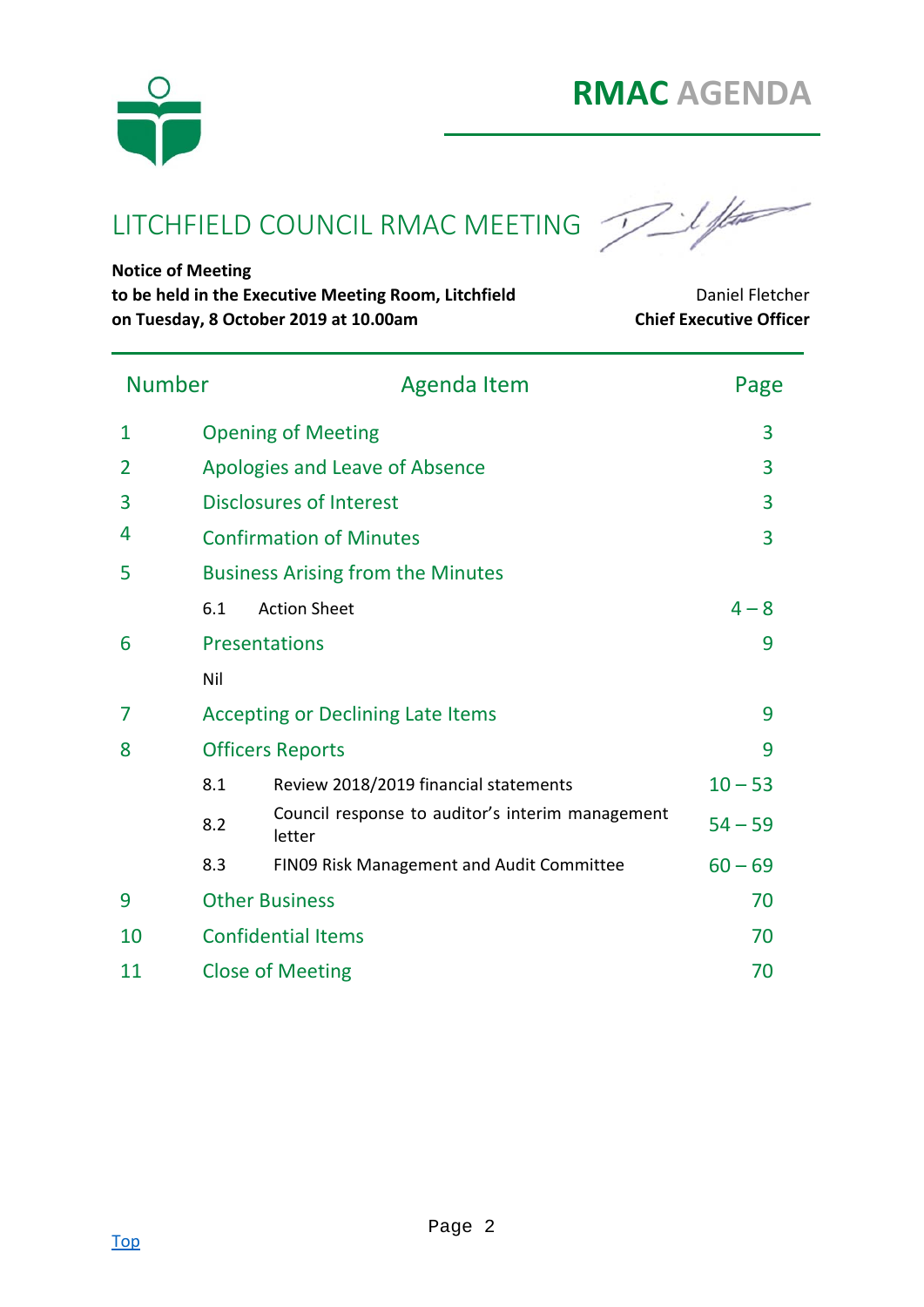#### 1. Opening of meeting

#### 2. Apologies and Leaves of Absence

#### 3. Disclosure of Interests

Any member of the RMAC who may have a conflict of interest, or a possible conflict of interest regarding any item of business to be discussed at the RMAC meeting should declare that conflict of interest to enable Council to manage the conflict and resolve it in accordance with its obligations under the Local Government Act and its policies regarding the same.

#### 4. Confirmation of Minutes

THAT the full minutes of the Risk Management and Internal Audit Committee Meeting held Tuesday 3 September 2019, 6 pages, be confirmed

Minutes have been distributed under separate cover and are publicly available on Council's website http://www.litchfield.nt.gov.au/council/committees or in hard copy by request.

#### 5. Business Arising from the minutes

THAT Council receives and notes the Action Sheet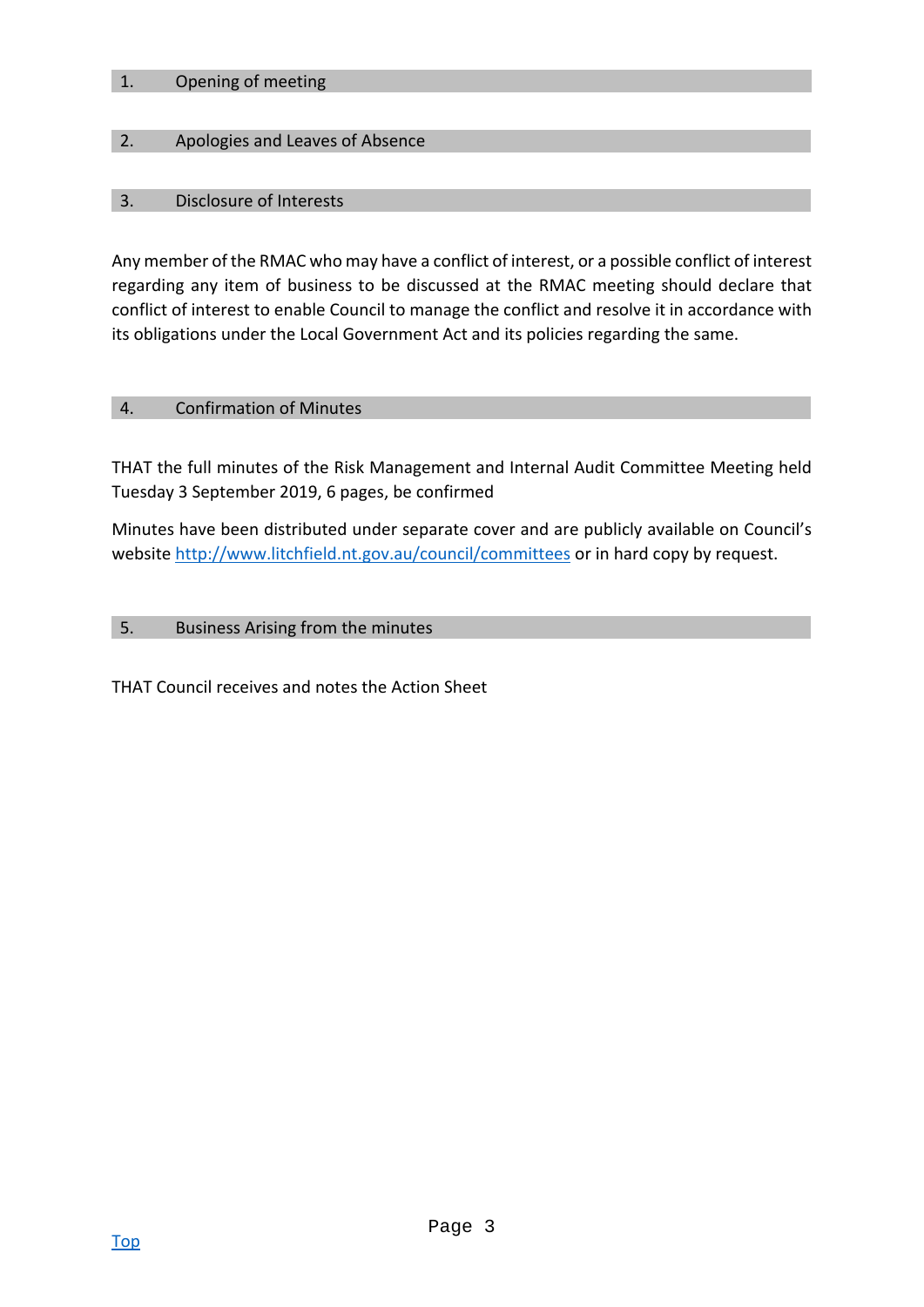| <b>Meeting</b><br><b>Date</b> | <b>Agenda Item &amp; Resolution</b>                                                                                                                                                                                       | <b>Action</b><br><b>Officer</b> | <b>Status</b>                                                                                            |  |
|-------------------------------|---------------------------------------------------------------------------------------------------------------------------------------------------------------------------------------------------------------------------|---------------------------------|----------------------------------------------------------------------------------------------------------|--|
| 20 May<br>2019                | <b>Item 5 Business Arising</b><br><b>THAT</b>                                                                                                                                                                             | <b>DIO</b>                      | Asset management plan report to be<br>presented at February 2020 meeting                                 |  |
|                               | 1. RMAC receives and notes the Action Sheet and accepts<br>management responses to updates of actions.                                                                                                                    |                                 |                                                                                                          |  |
|                               | 2. Receives a report at the February 2020 RMAC meeting<br>with the revised dates for the development of asset<br>management plans scheduled for completion by June<br>2021 including example of an asset management plan. |                                 |                                                                                                          |  |
| 20 May<br>2019                | Item 10.1 Draft Internal Audit Payroll Report and Management DCCS<br>Response<br><b>THAT Risk Management and Audit Committee</b>                                                                                          |                                 | Item 1 - Noted<br>Item 2 - Noted                                                                         |  |
|                               | 1.<br>receives and notes the KPMG Internal Audit of Payroll<br>March 2019 Draft for Discussion report;                                                                                                                    |                                 | Item 3 - See Item 10.2 this agenda<br>Item 4 – To be completed once final report is<br>presented to RMAC |  |
|                               | 2.<br>receives and notes Council's Management Response to the<br>KPMG Internal Audit of Payroll March 2019 Draft for<br>Discussion report;                                                                                |                                 | Item 5 - Completed                                                                                       |  |
|                               | 3.<br>receives a further report with the final internal audit report<br>by KPMG and action plan from management at its meeting<br>on 30 July 2019; and                                                                    |                                 |                                                                                                          |  |
|                               | requests the agreed actions out of the internal audit to be<br>4.<br>included in the risk register as treatments and internal<br>controls.                                                                                |                                 |                                                                                                          |  |
|                               | Include the interpretation of the Litchfield Council EBA as an identified<br>risk in Risk Profile 16.                                                                                                                     |                                 |                                                                                                          |  |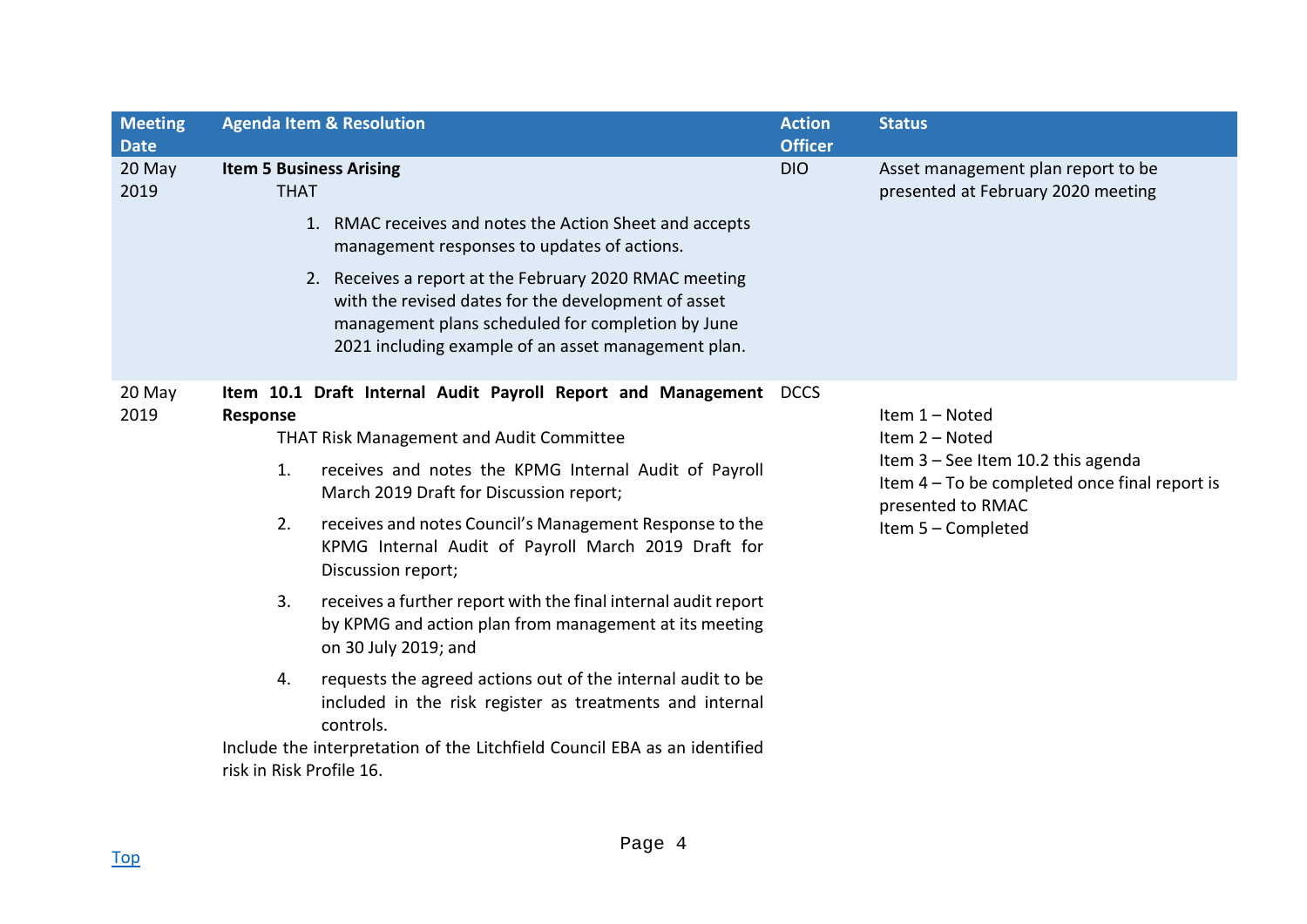| <b>Meeting</b><br><b>Date</b> | <b>Agenda Item &amp; Resolution</b> |                                                                                                                                                                                                                                                                                                                                                                                                                                                                                                                                                                             |            | <b>Status</b>                                                                                                                                                                                                                                                                                                                                                                                                                                                                          |
|-------------------------------|-------------------------------------|-----------------------------------------------------------------------------------------------------------------------------------------------------------------------------------------------------------------------------------------------------------------------------------------------------------------------------------------------------------------------------------------------------------------------------------------------------------------------------------------------------------------------------------------------------------------------------|------------|----------------------------------------------------------------------------------------------------------------------------------------------------------------------------------------------------------------------------------------------------------------------------------------------------------------------------------------------------------------------------------------------------------------------------------------------------------------------------------------|
| 3 Sep 2019                    | 8.1                                 | <b>Contract Management Internal Audit</b><br><b>THAT</b><br>1. RMAC notes the Contract Management audit report and<br>management response to recommendations.<br>2. Recommended treatments are included in the risk<br>register as actions and management responses reported<br>via the risk dashboard                                                                                                                                                                                                                                                                      | <b>GRA</b> | Item 2.<br>An updated risk register will be presented to<br>the RMAC at the February 2020 meeting                                                                                                                                                                                                                                                                                                                                                                                      |
| 3 Sep 2019                    | 8.2                                 | <b>Procurement Improvement Committee</b><br>THAT the RMAC<br>1. Note the updated Procurement Improvement Committee<br>Terms of Reference but that the frequency of the<br>meetings has not been achieved in the last three months<br>2. Note the minutes from the Procurement Improvement<br>Committee meeting on 13 May 2019<br>3. Note the Procurement Improvement Committee action<br>list<br>4. Requests a report at the next RMAC meeting on the<br>status of the action items<br>5. Recommends referring to the procurement improvement<br>actions in Risk Profile 14 | <b>DIO</b> | Item 4.<br>Minutes from September PIC meeting<br>attached (Attachment A). The resignation of<br>the Manager of Infrastructure and Assets<br>(MIA) has resulted in a delay to the<br>implementing the PIC action list. A proposal<br>has been received to engage the former MIA<br>on a contract basis to complete the<br>procurement manual and associated<br>templates remotely.<br>Item 5.<br>An updated risk register will be presented to<br>the RMAC at the February 2020 meeting |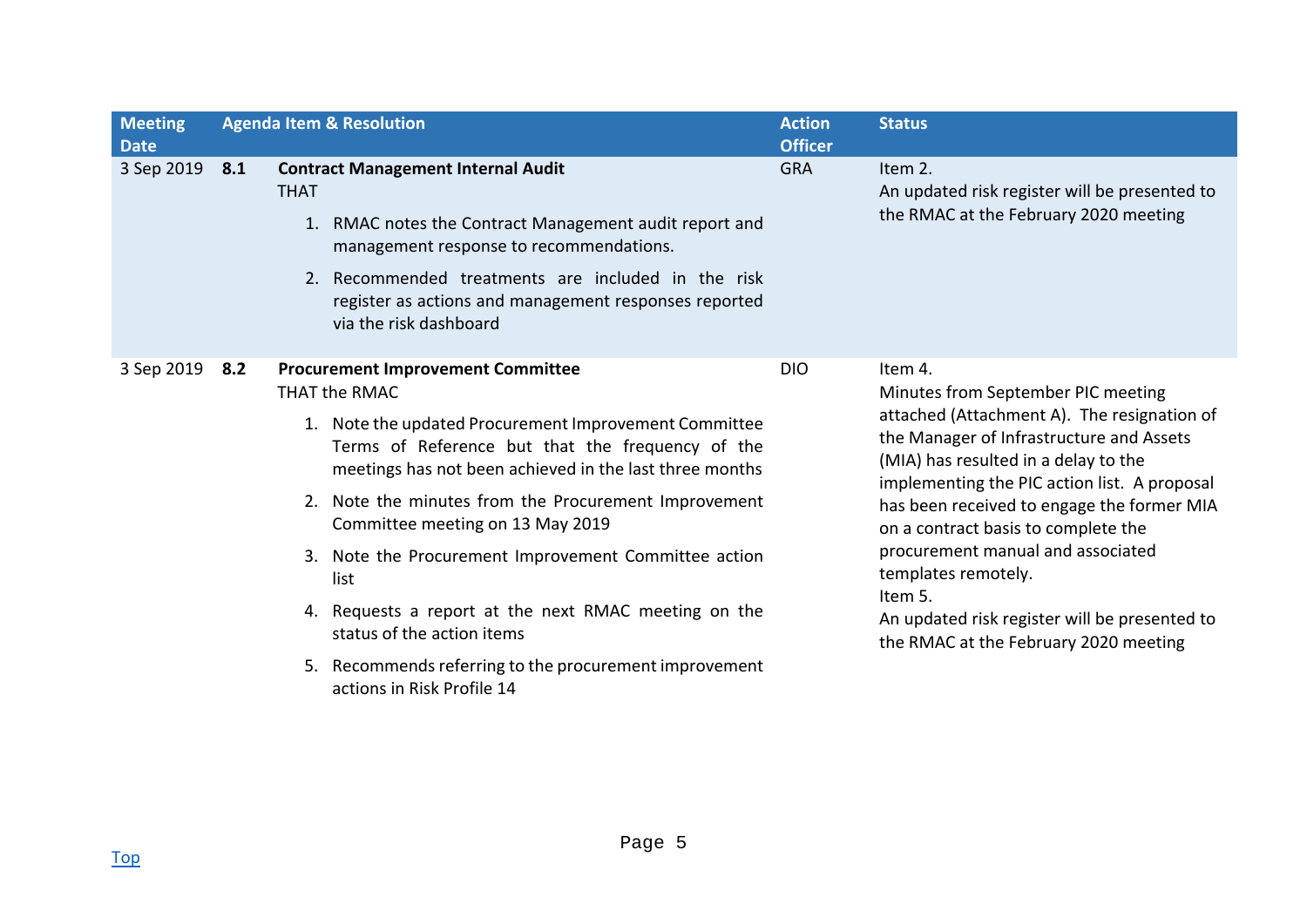| <b>Meeting</b><br><b>Date</b> |                                                                                      | <b>Agenda Item &amp; Resolution</b>                                                                                                                                         | <b>Action</b><br><b>Officer</b> | <b>Status</b>                                                                                                                    |
|-------------------------------|--------------------------------------------------------------------------------------|-----------------------------------------------------------------------------------------------------------------------------------------------------------------------------|---------------------------------|----------------------------------------------------------------------------------------------------------------------------------|
| 3 Sep 2019                    | 8.3<br>THAT RMAC,                                                                    | <b>Risk Register</b>                                                                                                                                                        | <b>GRA</b>                      | An updated risk register will be presented to<br>the RMAC at the February 2020 meeting                                           |
|                               |                                                                                      | 1. Note the updated strategic risk register; and                                                                                                                            |                                 |                                                                                                                                  |
|                               |                                                                                      | 2. Note the completed actions in the Risk Dashboard of the<br>Strategic Risk Register, to will be removed from the<br>action list with controls to be added where required. |                                 |                                                                                                                                  |
|                               |                                                                                      | Requests updated due dates for actions in the Risk<br>3.<br>Dashboard                                                                                                       |                                 |                                                                                                                                  |
| 3 Sep 2019                    | 10.2 Final Internal Audit Payroll Report and Management Response<br><b>THAT RMAC</b> |                                                                                                                                                                             | <b>DCCS</b>                     | Item 2.<br>Preliminary calculations still outstanding. An                                                                        |
|                               | 1.                                                                                   | Receives and notes the KPMG FINAL Internal Audit of Payroll<br>March 2019 including recommendations, management<br>response, annexures and legal advice.                    |                                 | accrual has been made in the 19/20 budget to<br>approximately \$500k<br>Item 3.<br>An updated risk register will be presented to |
|                               | 2.                                                                                   | Requests a report on the likely financial impact to Council at<br>the next RMAC meeting.                                                                                    |                                 | the RMAC at the February 2020 meeting                                                                                            |
|                               | 3.                                                                                   | Requests that the implementation of actions from the audit<br>be reported through the risk register.                                                                        |                                 |                                                                                                                                  |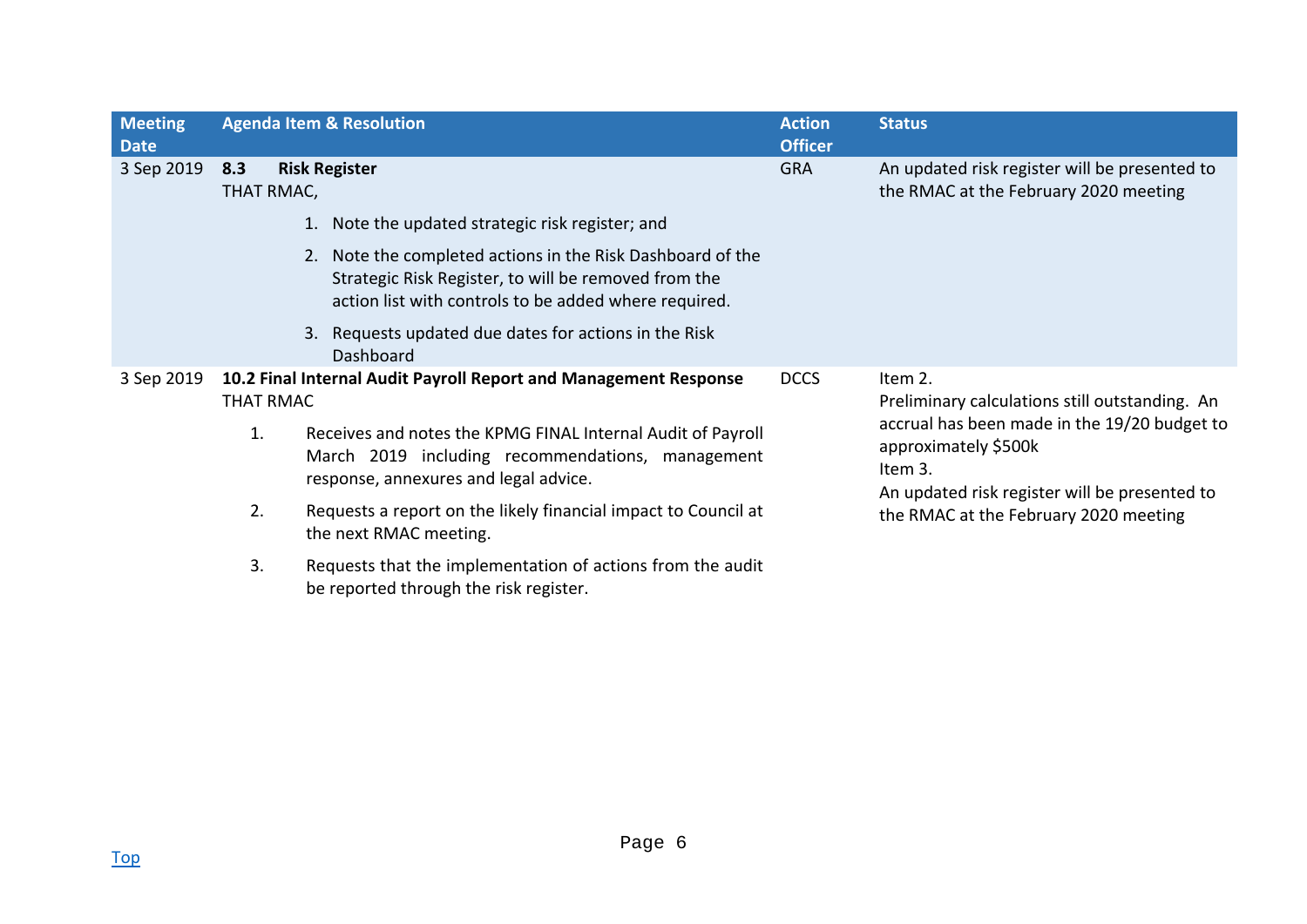

## **MINUTES**

## PROCUREMENT IMPROVEMENT COMMITTEE MEETING

#### **Minutes of Meeting held in Executive Conference Room 1988 1988 1988 1988 1988 1988 1988 1988 1988 1988 1988 1988 1988 1988 1988 1988 1988 1988 1988 1988 1988 1988 1988 1988 1988 1988 198 on Monday, 9 September 2019 at 11amm Manager Infrastructure and Assets**

- Number Agenda Item
- 1 Welcome

- Natalie Dreibergs
- Daniel Fletcher
- Silke Maynard
- Charissa Wust
- 2 Apologies
	- Nadine Nilon
	- David Jan
- 3 Disclosures of interest
	- Nil
- 4 Action Items
	- 4.1. Develop KPIs for reporting purposes **ACTION:** Include as standing item in future agendas
	- 4.2. Procurement Improvement Committee Terms of Reference

**ACTION:** Register final terms of reference in InfoXpert folder

- 4.3. Action Sheet https://infoXpert.edrms/docs/~D426223?Login=True **ACTION:** Complete and monitor ongoing actions developed from various sources including reports and audits.
- 4.4. Authority Usage (Procurement & Contract Management) **ACTION:** DIO to investigate external support around Authority set up & usage. **ACTION:** Administration assistance / plan to enter past data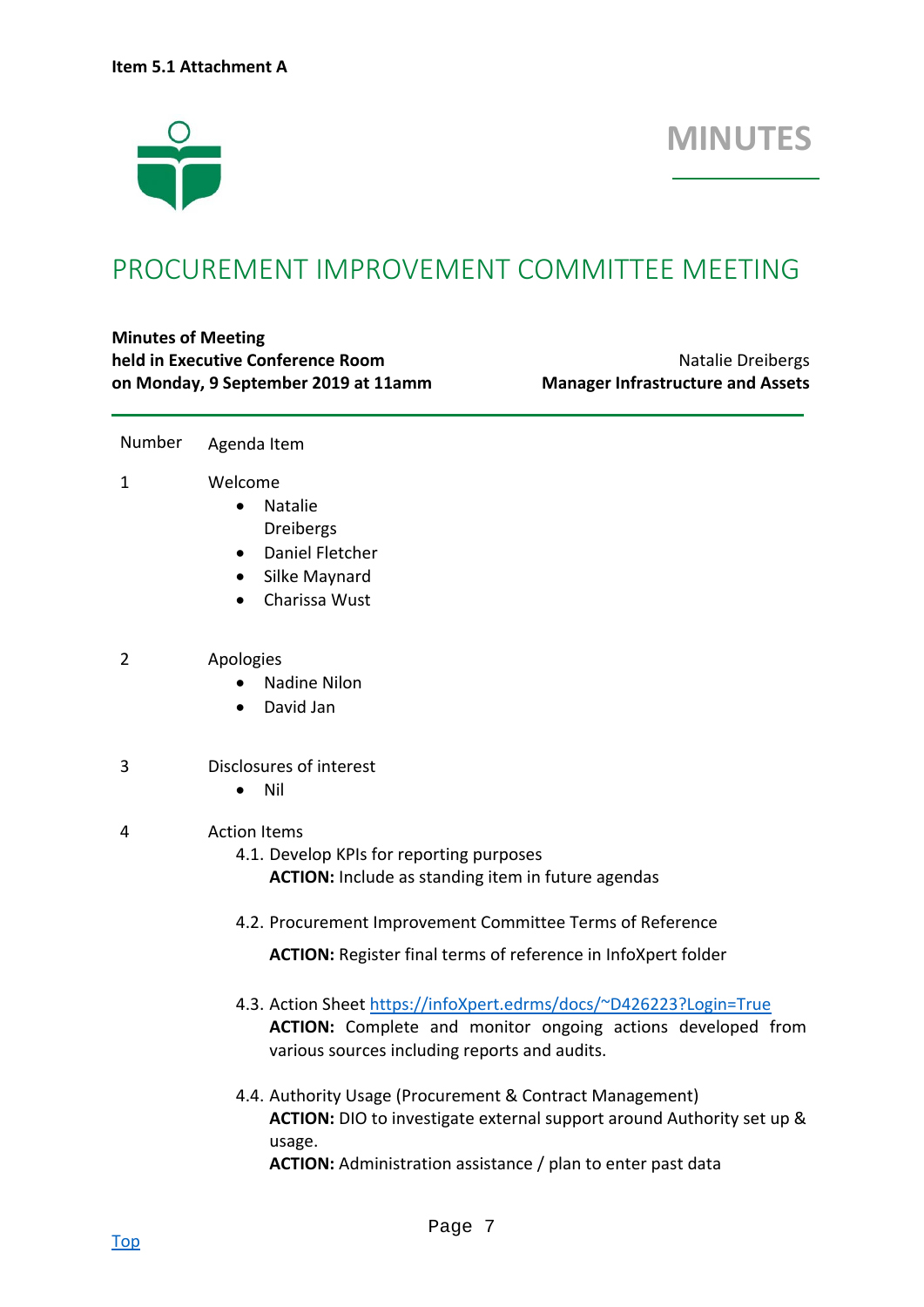#### **Item 5.1 Attachment A**

4.5. Procurement Manual

**ACTION:** Handover draft to be reviewed and finalised off site.

5 General Business Nil

> Next Meeting Scheduled Monday, 21 October 2019, 2pm An interim meeting to be held late September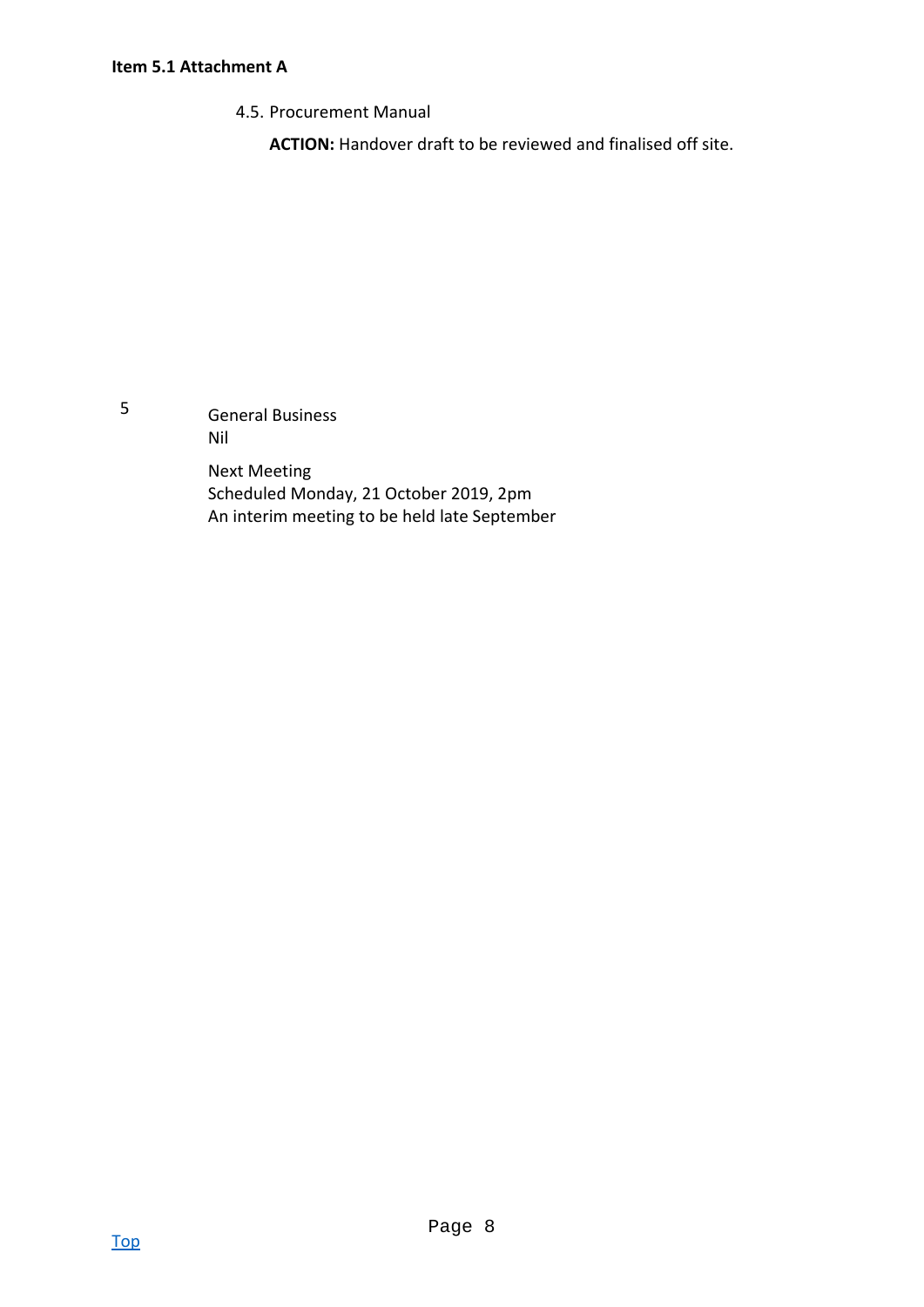#### 6. Presentations

### 7. Accepting or Declining Late Items

#### 8. Officer Reports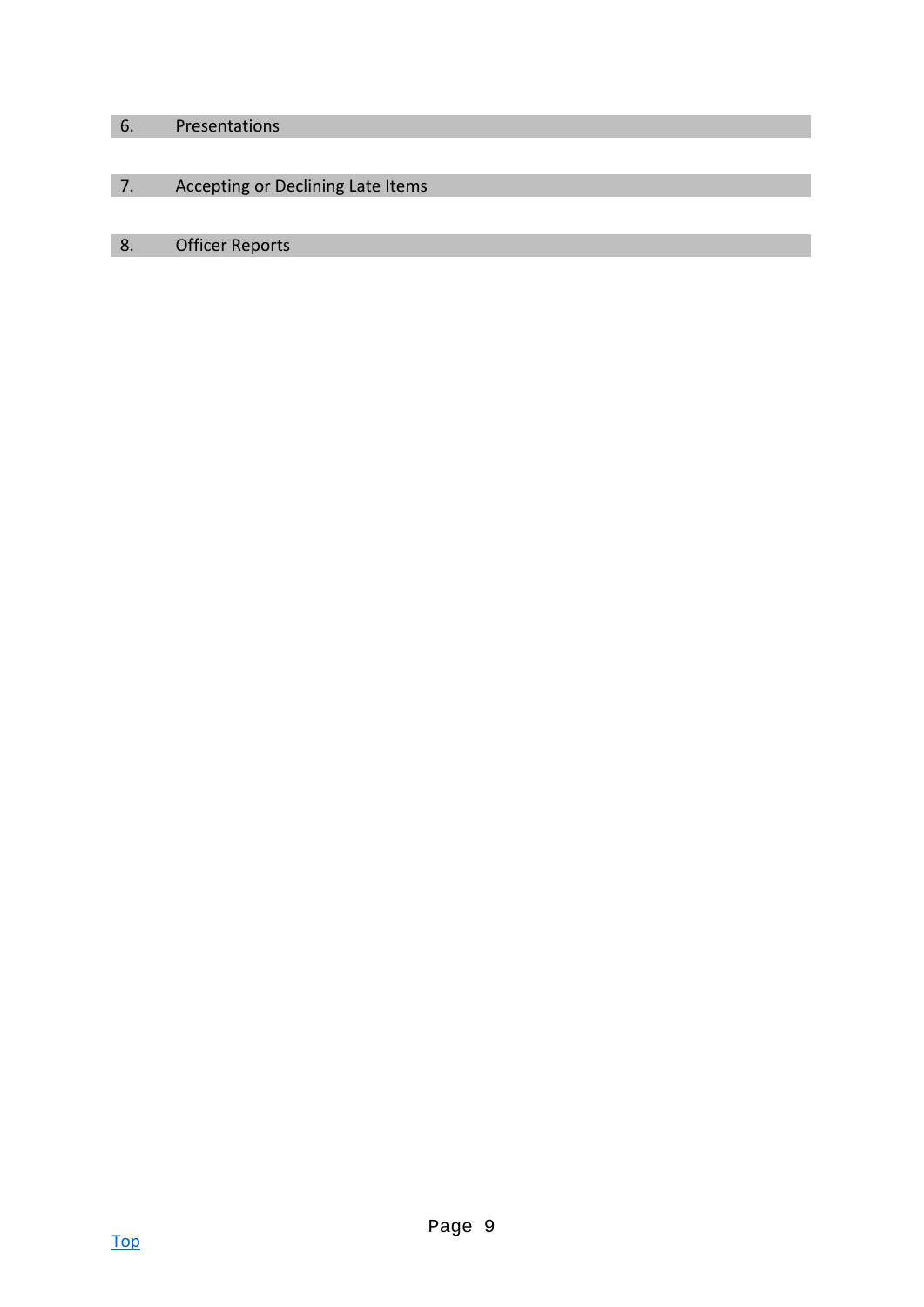



| <b>Agenda Item Number:</b> | 8.1                                    |
|----------------------------|----------------------------------------|
| <b>Report Title:</b>       | Review 2018/2019 financial statements  |
| <b>Report Number:</b>      |                                        |
| <b>Meeting Date:</b>       | 8/10/2019                              |
| <b>Attachments:</b>        | A - Draft Financial Statements 2018-19 |
|                            |                                        |

#### **Purpose**

This report presents to the RMAC the preliminary financial statements as they have been presented to the auditors in line with FIN09 Risk Management and Audit Committee policy.

#### **Summary**

Annual financial statements for 2018‐19 have been prepared in line with Council's policy to be presented to Merit Chartered Accountants in September 2019.

The audit of annual balances has been undertaken in September 2019 with the auditor team on site in the week ending 8 September 2019. Since the onsite audit follow up documentation and conversations have been had with the auditors to progress the audit in line with set timelines for the preparation of the annual report.

The attached financial statements (as presented to the auditors) are preliminary statements and currently show a variance of \$24,073 in the cash flow reconciliation (see Cashflow and Note 11 of the report). The auditors are working with management to identify the calculation error. This error is likely related to a transaction in the accounting system that did not have a cashflow effect and hasn't been recognised int eh Note 11 reconciliation at this stage.

#### **Recommendation**

THAT the RMAC notes the preliminary Annual Financial Statements 2018-19 as they have been presented to the auditors.

#### **Background**

The attached preliminary financial statements have been prepared in line with Australian Accounting Standards and relevant local government legislation. There has been no adoption of significant new Standards and no change in reporting compared to the prior year.

Below gives explanation to some of the major variances in comparing 2017‐18 and 2018‐19 profit and loss data of the statement. A comparison between actuals and budget will be prepared for the next RMAC meeting in connection with the annual report preparation.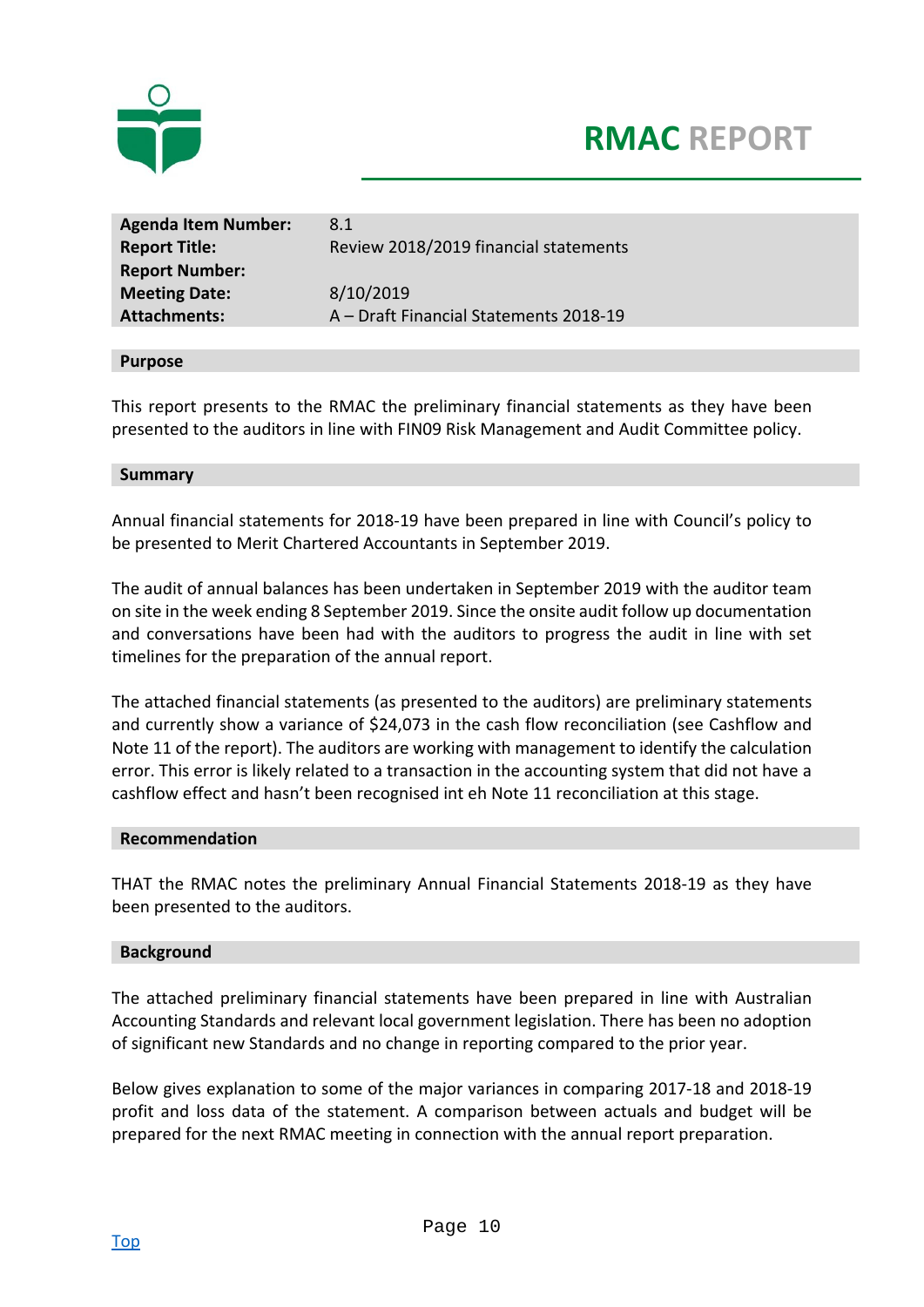|                                                                                  | 2019 in \$    | 2018 in \$   | Variance in<br>% | <b>Explanation</b>                                                                                                                                     |
|----------------------------------------------------------------------------------|---------------|--------------|------------------|--------------------------------------------------------------------------------------------------------------------------------------------------------|
| <b>INCOME</b>                                                                    |               |              |                  |                                                                                                                                                        |
| <b>Rates</b>                                                                     | 10,431,217    | 9,811,439    | 6%               |                                                                                                                                                        |
| <b>Statutory charges</b>                                                         | 155,368       | 64,359       | 141%             | increase in dog registration fees,<br>Council gave concession for first half<br>of 2017-18 to incentify registration                                   |
| <b>User charges</b>                                                              | 1,612,219     | 1,175,109    | 37%              | Mainly increase in Development and<br>Subdivision fees                                                                                                 |
| <b>Grants, subsidies</b><br>and contributions                                    | 4,942,103     | 5,703,928    | $-13%$           | reduction in operational grants<br>received                                                                                                            |
| Investment<br>income                                                             | 815,990       | 758,200      | 8%               |                                                                                                                                                        |
| <b>Reimbursements</b>                                                            | 22,198        | 60,224       | $-63%$           | reduction in private works undertaken<br>for third parties                                                                                             |
| <b>Other income</b>                                                              | 136,571       | 150,389      | $-9%$            |                                                                                                                                                        |
| <b>Total Income</b>                                                              | 18,115,666    | 17,723,648   |                  |                                                                                                                                                        |
|                                                                                  |               |              |                  |                                                                                                                                                        |
| <b>EXPENSES</b>                                                                  |               |              |                  |                                                                                                                                                        |
| <b>Employee costs</b>                                                            | 6,646,145     | 5,737,007    | 16%              | increase in salaries and leave<br>expenses, other employee costs<br>increased due to training costs<br>previously reported under other<br>sundry costs |
| Materials,<br>contracts & other<br>expenses                                      | 7,661,254     | 7,875,804    | $-3%$            |                                                                                                                                                        |
| Depreciation,<br>amortisation &<br>impairment                                    | 12,921,357    | 16,615,287   | $-22%$           | reduction of depreciation due to<br>review of useful lives of infrastructure<br>assets                                                                 |
| <b>Total Expenses</b>                                                            | 27,228,756    | 30,228,098   |                  |                                                                                                                                                        |
|                                                                                  |               |              |                  |                                                                                                                                                        |
| <b>OPERATING</b><br><b>SURPLUS /</b><br>(DEFICIT)                                | (9, 113, 090) | (12,504,450) |                  |                                                                                                                                                        |
|                                                                                  |               |              |                  |                                                                                                                                                        |
| Asset disposal &<br>fair value<br>adjustments                                    | (103, 011)    | (14, 626)    | 604%             | increase in loss from sales of plant<br>and equipment through public auction                                                                           |
| <b>Amounts received</b><br>specifically for<br>new or upgraded<br>assets         | 4,064,461     | 2,127,544    | 91%              | increase in capital grants received<br>and NDRRA funding                                                                                               |
| <b>Physical</b><br>resources<br>received free of<br>charge                       | 1,010,687     | 1,351,911    | $-25%$           | reduction in assets received through<br>finalised subdivisions                                                                                         |
| <b>NET SURPLUS /</b><br>(DEFICIT)<br>(transferred to<br><b>Equity Statement)</b> | (4, 140, 953) | (9,039,621)  |                  |                                                                                                                                                        |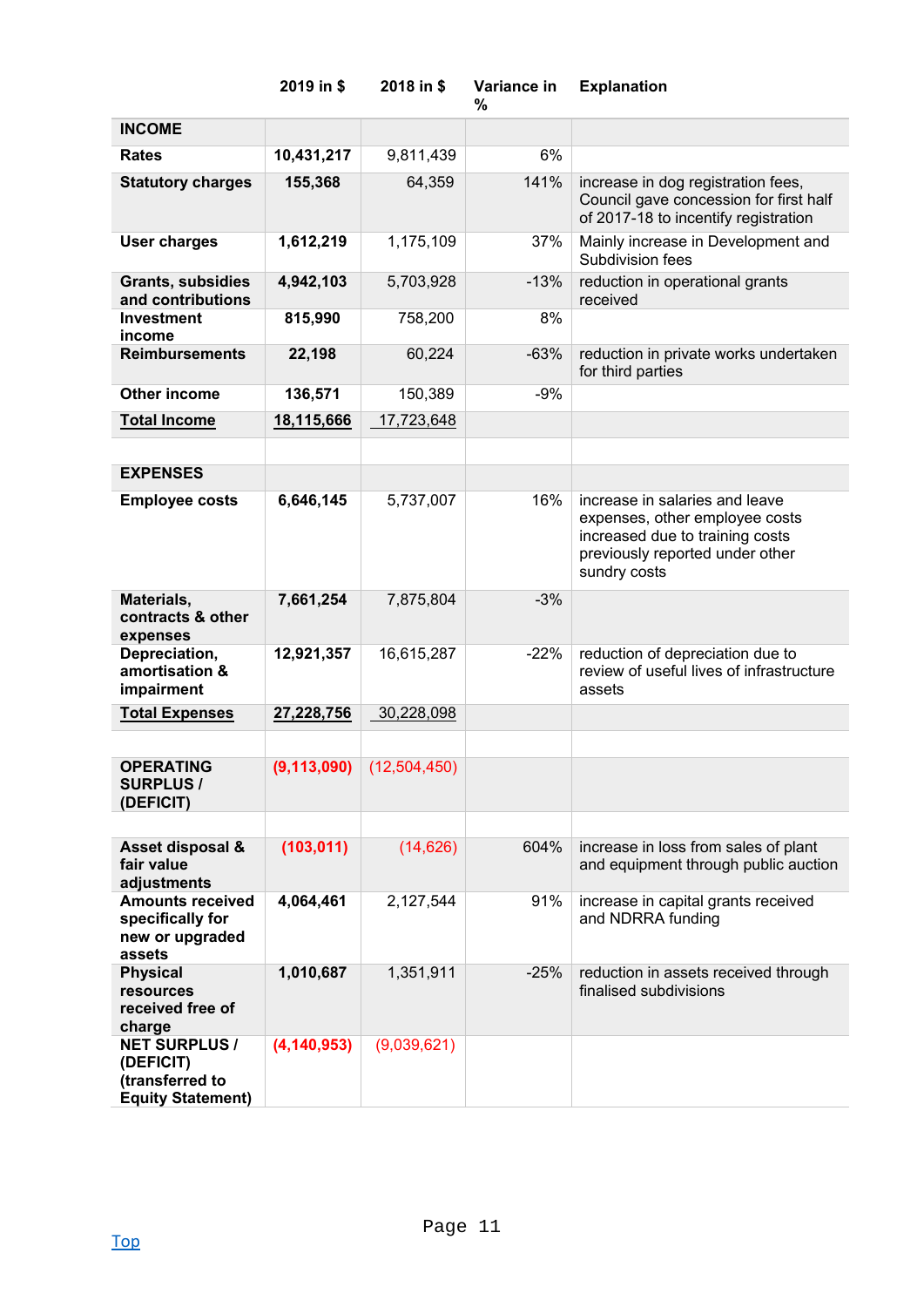Below table shows the changes on financial ratios for 2019‐20.

|                                                          | 2019    | 2018   |
|----------------------------------------------------------|---------|--------|
| <b>Current Ratio</b>                                     |         |        |
| <b>Current Assets - Externally Restricted Assets</b>     | 10.28:1 | 7.01:1 |
| <b>Current Liabilities</b>                               |         |        |
| <b>Debt Service Ratio</b>                                |         |        |
| <b>Net Debt Service Cost</b>                             | 0:1     | 0:1    |
| Operating Revenue*                                       |         |        |
| * as defined                                             |         |        |
| <b>Rate Coverage Percentage</b>                          |         |        |
| Rate Revenues                                            | 41.17%  | 39.81% |
| <b>Total Revenues</b>                                    |         |        |
| <b>Rates &amp; Annual Charges Outstanding Percentage</b> |         |        |
| Rates & Annual Charges Outstanding                       | 22.46%  | 20.61% |
| — <u>AARA</u>                                            |         |        |

Rates & Annual Charges Collectible

It is noted that the Rates & Annual Charges Outstanding Percentage has increased adverse to the prior years' trend. Council lost valuable time in the 2018-19 year due to the newly appointed debt collection agency discontinuing their services. A review of debt collection processes will be prioritised again in 2019‐20. A review of data of other local councils has shown a tendency of increased rates debt which could be reflective of the current economic climate.

#### **Links with Strategic Plan**

A Well‐Run Council ‐ Good Governance

#### **Legislative and Policy Implications**

FIN09 Risk Management and Audit Committee point 4.91.1. describes the review of annual statements as part of the committee's role.

**Risks** 

Nil

#### **Financial Implications**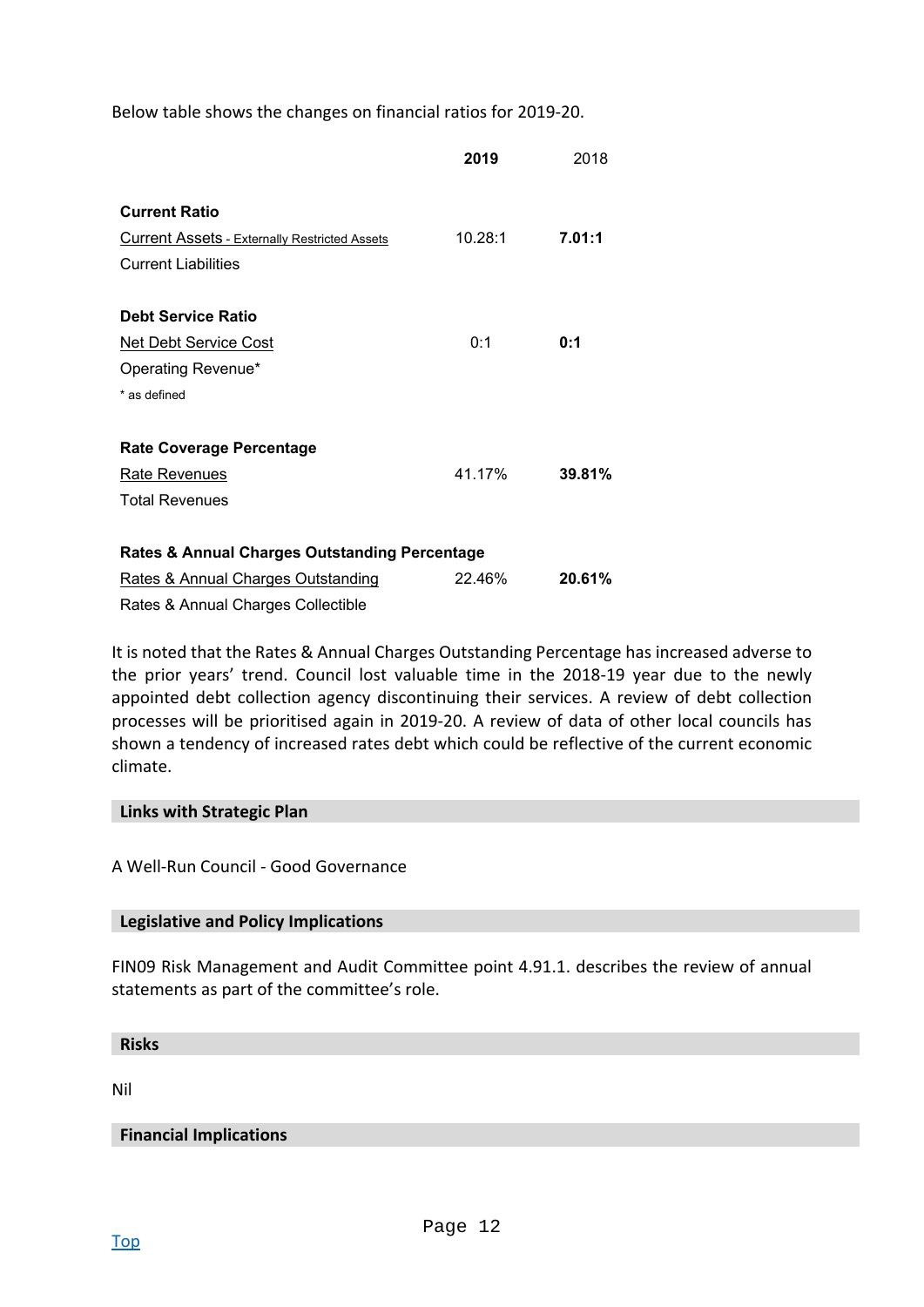#### **Community Engagement**

Not applicable

#### **Recommending Officer: Silke Maynard, Director Community and Corporate Services**

Any queries on this report may be directed to the Recommending Officer on telephone (08) 8983 0600.

*Any member of Council who may have a conflict of interest, or a possible conflict of interest in regard to any item of business to be discussed at a Council meeting of a Committee meeting should declare that conflict of interest to enable Council to manage the conflict and resolve it in accordance with its obligations under the Local Government Act and its policies regarding the same.*

Nil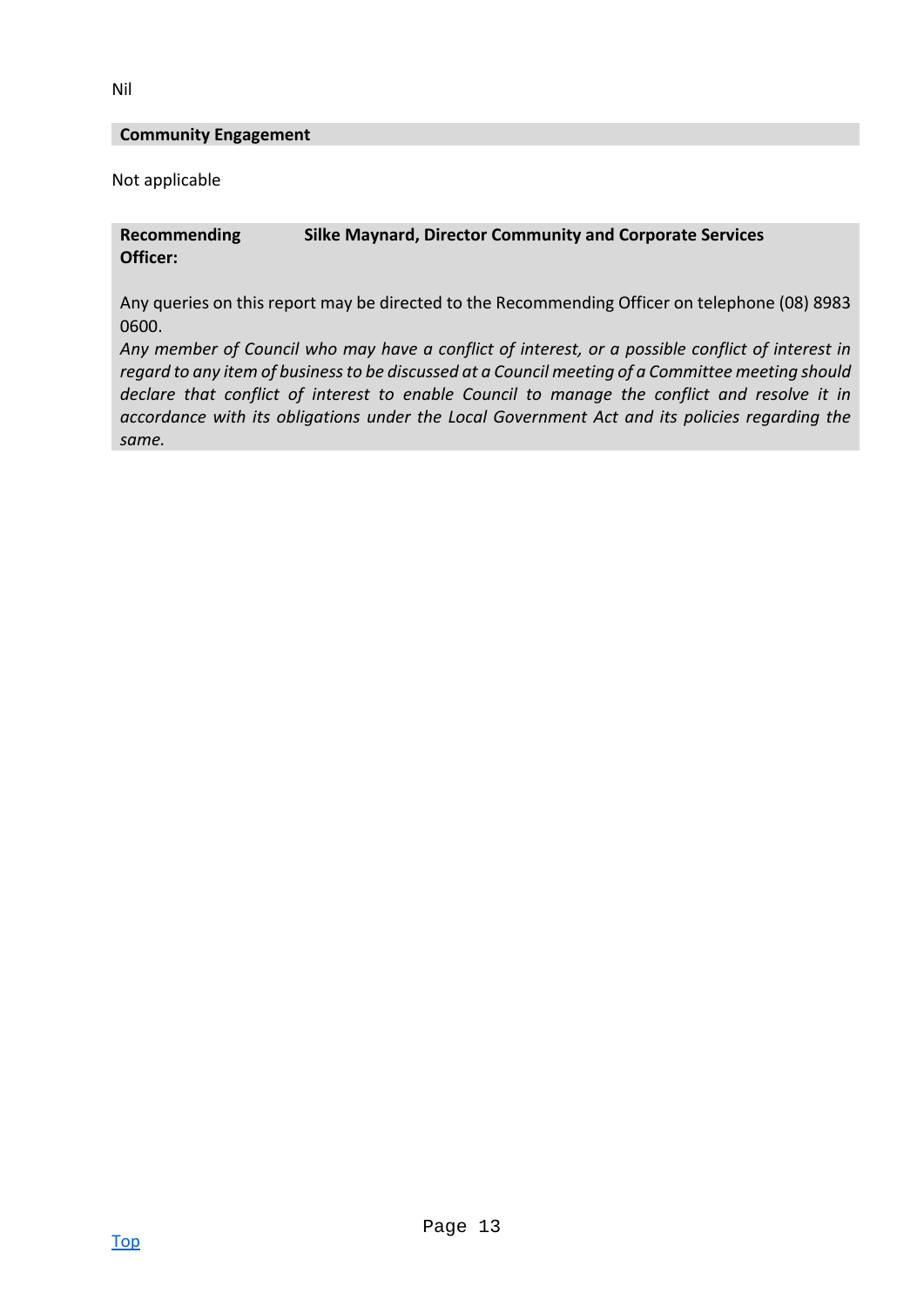



| <b>Agenda Item Number:</b><br><b>Report Title:</b><br><b>Report Number:</b> | 8.2<br>Council response to auditor's interim management letter |
|-----------------------------------------------------------------------------|----------------------------------------------------------------|
| <b>Meeting Date:</b>                                                        | 8/10/2019                                                      |
| <b>Attachments:</b>                                                         | A - Response to Interim Audit Management Letter                |

#### **Purpose**

This report presents to RMAC the Management Response to the Interim Audit management letter from Merit Chartered Accountants for the 2018‐19 interim audit.

#### **Summary**

The Interim Audit Management letter has been presented to RMAC at its' September meeting. The attachment gives the management response to the six observations made by Mertit Chartered Accountants.

#### **Recommendation**

THAT RMAC approves of the attached Management Response to the Interim Audit letter by Merit Chartered Accountants for the financial year 2018‐19.

#### **Background**

From the six observations management has responded to four recommendations made by the auditors, one recommendation cannot be enacted on due to cost restrictions and the negligent risk exposure of Council and the last recommendation is part of the treatments under Council's risk register that are followed up through this process.

None of the six observations have created new internal controls that should be reflected in Council's risk register or have given indication that Council's current risk exposure has to be reassessed.

#### **Links with Strategic Plan**

A Well‐Run Council ‐ Good Governance

#### **Legislative and Policy Implications**

Nil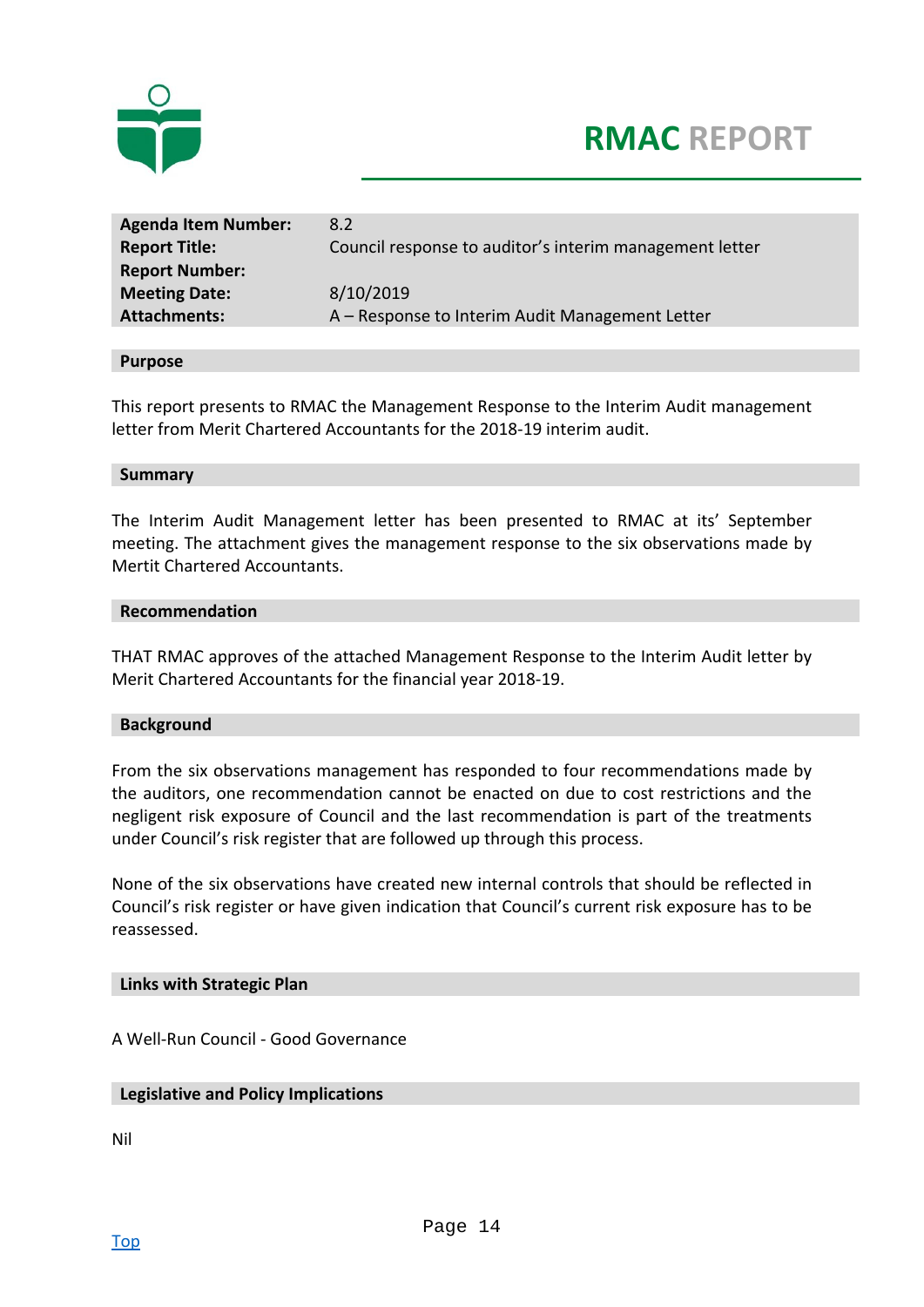#### **Risks**

Nil

#### **Financial Implications**

Nil

#### **Community Engagement**

Not applicable.

#### **Recommending Officer: Silke Maynard, Director Community and Corporate Services**

Any queries on this report may be directed to the Recommending Officer on telephone (08) 8983 0600.

*Any member of Council who may have a conflict of interest, or a possible conflict of interest in regard to any item of business to be discussed at a Council meeting of a Committee meeting should declare that conflict of interest to enable Council to manage the conflict and resolve it in accordance with its obligations under the Local Government Act and its policies regarding the same.*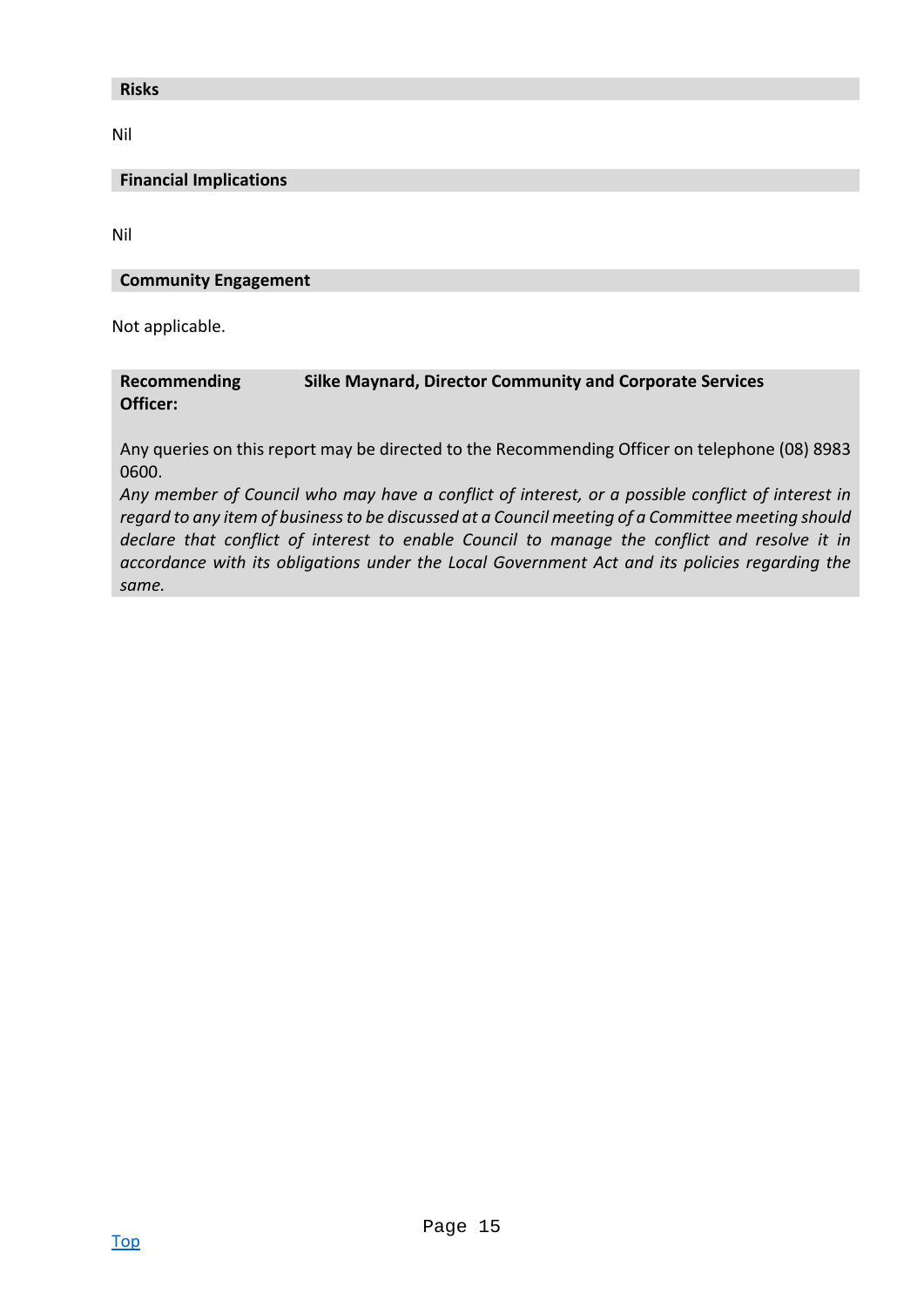#### **Response to Interim Audit Management Letter 2018‐19**

| <b>Observation</b>                                                                                                                                                                                                                                                                                                                                                                   | <b>Effect</b>                                                                                                                                                         | <b>Risk Category</b> | Recommendation                                                                                                                                                                                                    | <b>Management Response</b>                                                                                                                                                                                                                                      |
|--------------------------------------------------------------------------------------------------------------------------------------------------------------------------------------------------------------------------------------------------------------------------------------------------------------------------------------------------------------------------------------|-----------------------------------------------------------------------------------------------------------------------------------------------------------------------|----------------------|-------------------------------------------------------------------------------------------------------------------------------------------------------------------------------------------------------------------|-----------------------------------------------------------------------------------------------------------------------------------------------------------------------------------------------------------------------------------------------------------------|
| <b>Cash Handling - Cemetery</b><br>During our documentation of the<br>receipts process for cemetery income,<br>we were informed of an incident in<br>which \$602 was believed to have been<br>stolen from the safe. This is believed to<br>have occurred through a lack of security<br>over the code to the safe.                                                                    | Control<br>Weaknesses<br>the<br>over<br>safekeeping of<br>cash increases<br>the risk of theft.                                                                        | Moderate             | Code access<br>to the<br>safe<br>should<br>be<br>kept<br>secure<br>and<br>only<br>shared with a<br>limited<br>number<br>of<br>employees.<br>The<br>code<br>should<br>be<br>amended<br>at<br>regular<br>intervals. | Access codes and processes around the safe have<br>been changed immediately.<br>Through an investigation undertaken by KPMG<br>cash has been removed from Thorak Cemetery to<br>address the risk exposure of Council.                                           |
| <b>Payroll - Allowances</b><br>During the financial year the Council<br>engaged a third party to conduct an<br>internal audit of its payroll processes.<br>One of the findings from the report was<br>that district allowances for employees<br>were being paid at an hourly rate rather<br>than per annum, as stipulated by the<br><b>Enterprise Bargaining</b><br>Agreement (EBA). | Staff may<br>be<br>being<br>paid<br>incorrect<br>allowances.<br>Additionally,<br>the Council may<br>be<br>not<br>complying with<br>the<br>requirements of<br>the EBA. | Low                  | The<br>Council<br>implement<br>the<br>recommendations<br>raised<br>the<br>in<br>audit<br>internal<br>report to<br>ensure<br>compliance<br>with<br>the EBA.                                                        | Recommendations in the internal audit report<br>have been followed up by industrial advice.<br>Council is following through on this advice and an<br>accrual for back payments in line with the legal<br>advice has been made in the 2018-19 financial<br>year. |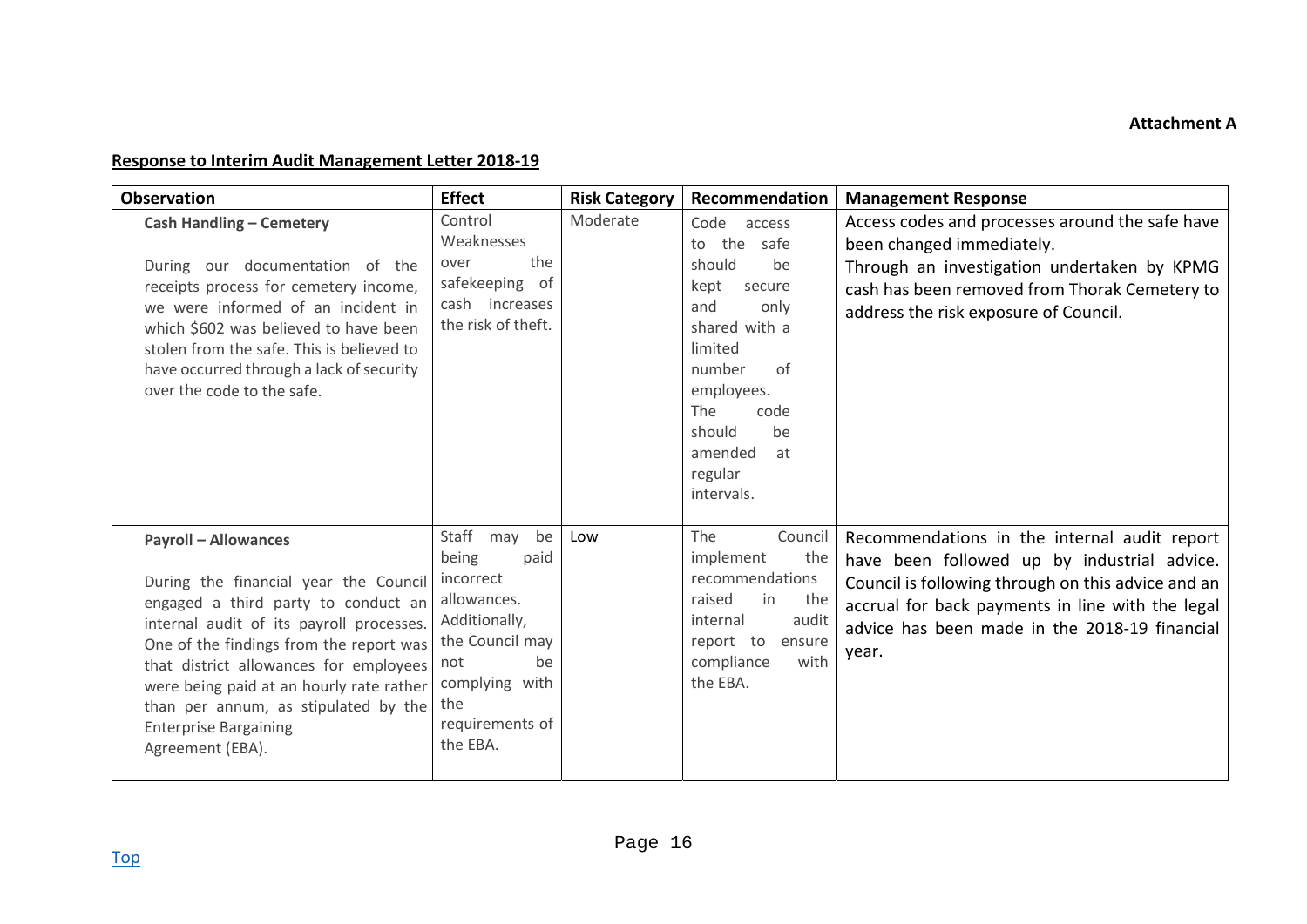| <b>Observation</b>                                                                                                                                                                                                                                                                                                                                                                                                                                                  | <b>Effect</b>                                                                                                                  | <b>Risk Category</b> | Recommendation                                                                                                                                  | <b>Management Response</b>                                                                                                                                                                                                                                                                                                                                                                                                                                                                                                                                                                                                                                                                                                                |
|---------------------------------------------------------------------------------------------------------------------------------------------------------------------------------------------------------------------------------------------------------------------------------------------------------------------------------------------------------------------------------------------------------------------------------------------------------------------|--------------------------------------------------------------------------------------------------------------------------------|----------------------|-------------------------------------------------------------------------------------------------------------------------------------------------|-------------------------------------------------------------------------------------------------------------------------------------------------------------------------------------------------------------------------------------------------------------------------------------------------------------------------------------------------------------------------------------------------------------------------------------------------------------------------------------------------------------------------------------------------------------------------------------------------------------------------------------------------------------------------------------------------------------------------------------------|
| During our testing over the Council's payroll<br>process, we noted three instances from a<br>sample of ten where casual employees were<br>being paid district allowances at an hourly<br>rate.<br><b>IT Policy</b><br>Based on our enquiries, we understand that<br>the Council does not have an IT policy<br>detailing user access, system access or a<br>disaster recovery plan. There is also no<br>information present regarding the IT<br>governance structure | The absence of<br>overarching<br>an<br>policy<br>IT<br>the<br>increases<br>Council's risk of<br>fraud, error and<br>data loss. | Low                  | The Council<br>develop an IT<br>policy covering<br>IT governance,<br>user access<br>levels, system<br>changes and<br>disaster recovery<br>plan. | The IT governance structure is documented in the<br>ICT Improvement Plan of Council and has been<br>enacted upon through the establishment of the<br>ICT Governance Board. The Terms of Reference of<br>this board will be sent to the auditors as follow up.<br>The disaster recovery plan is part of the current<br>Risk register treatments that are worked on, yet<br>Council has improved backups off and on-site<br>over the past 12 months. User access within the<br>EDRMS is documented and approved by the<br>Executive Team. There is quarterly audit for user<br>access to Authority undertaken. Council will work<br>on an ICT security policy to document the<br>procedures currently in place to provide<br>documentation. |
| <b>Cash Handling - Waste Disposal</b><br>During our documentation of the<br>receipts process for waste income, we<br>were informed that the Gatekeeper is<br>responsible for receiving the cash,<br>recording the sale and performing the<br>daily cash reconciliation.                                                                                                                                                                                             | lack<br>of<br>The<br>segregation of<br>duties in<br>the<br>handling of cash<br>the<br>increases<br>risk of fraud.              | Low                  | We recommend the<br>Council<br>consider<br>cost effective ways<br>for reducing the risk<br>of fraud.                                            | Council is aware that a segregation of duties<br>would minimise the risk for fraud. With one<br>Gatekeeper present during opening hours a<br>segregation of duties is not possible.<br>All cash taken is checked before banking by<br>finance officers against receipting reports to<br>ensure cash has been accounted for accordingly.                                                                                                                                                                                                                                                                                                                                                                                                   |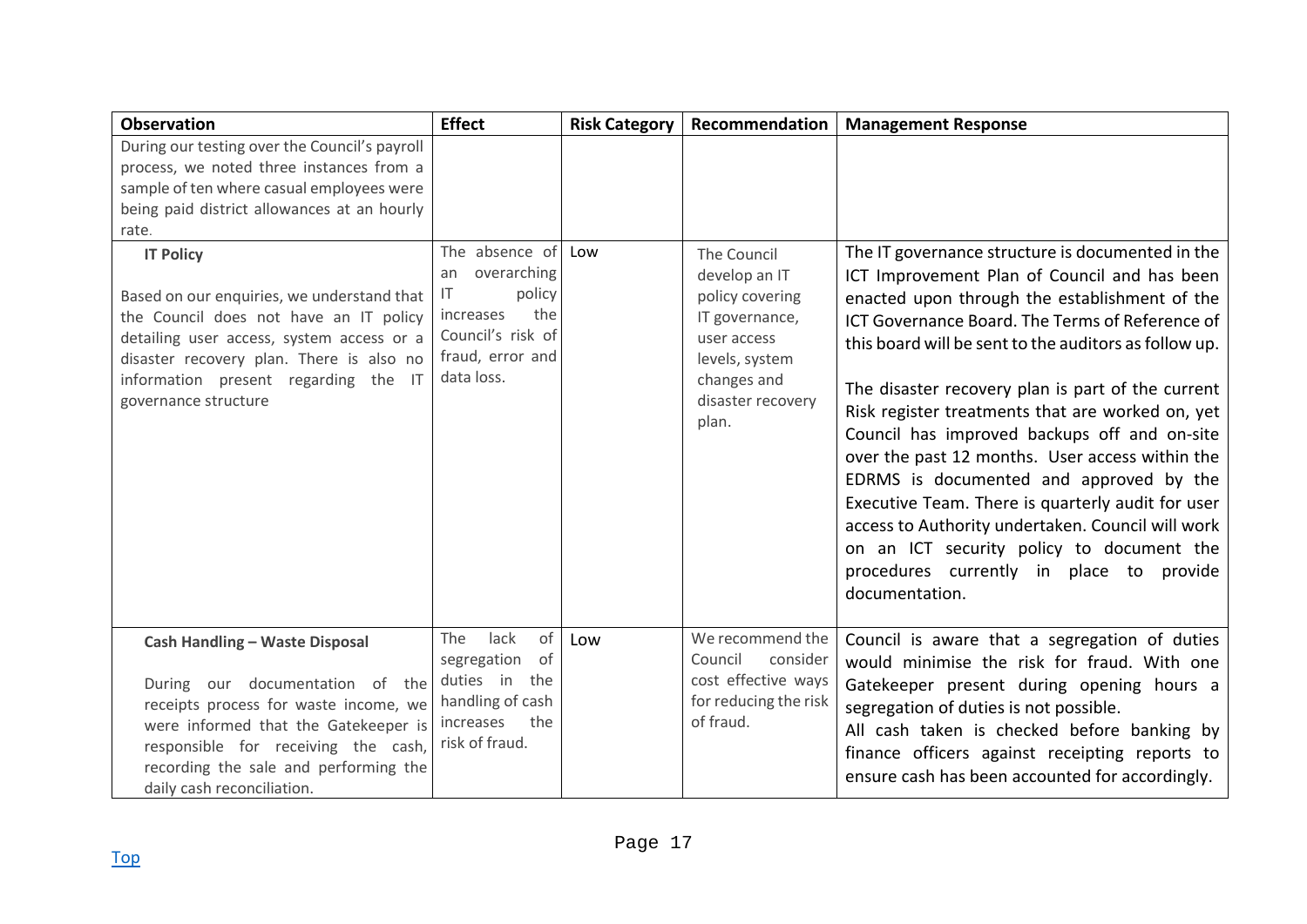| <b>Observation</b>                            | <b>Effect</b>     | <b>Risk Category</b> | Recommendation       | <b>Management Response</b>                           |
|-----------------------------------------------|-------------------|----------------------|----------------------|------------------------------------------------------|
|                                               |                   |                      |                      | The daily cash taken at the transfer stations is     |
|                                               |                   |                      |                      | below \$150 per day, risk exposure to Council        |
|                                               |                   |                      |                      | therefore is low. Management believes no further     |
|                                               |                   |                      |                      | actions need to be taken and established controls    |
|                                               |                   |                      |                      | are sufficient.                                      |
| <b>Financial Statement Close Process</b>      | The failure to    | Low                  | Monthly              | Council<br>acknowledges<br>delay<br>eh<br>the<br>int |
|                                               | perform regular   |                      | reconciliations      | reconciliations observed in the interim audit.       |
| As part of the month end reporting            | month<br>end      |                      | should be prepared,  | Council's procedures are reflective of a timely      |
| procedures, the Council has an 'Audit         | reconciliations   |                      | off<br>signed<br>as  | reconciliation and will be enforced in future.       |
| Checklist' of items to be completed,          | a<br>timely<br>in |                      | complete<br>and      |                                                      |
| including month end reconciliations. At the   | manner            |                      | by<br>approved<br>an |                                                      |
| time of our interim audit, the Audit          | the<br>increases  |                      | independent          |                                                      |
| Checklist for the month of March 2019 was     | risk of<br>error  |                      | appropriately        |                                                      |
| not completed until requested by us.          | going             |                      | delegated officer in |                                                      |
|                                               | undetected.       |                      | a timely manner.     |                                                      |
| <b>Internal Control Weaknesses - Receipts</b> | The absence of    | Low                  | Supporting           | Management acknowledges<br>that for<br>the           |
|                                               | appropriate       |                      | documentation        | mentioned<br>transaction the<br>original<br>dog      |
| From a sample size of 25 samples selected     | supporting        |                      | and an adequate      | registration form could not be located. The          |
| as part of our controls testing over the      | documentation     |                      | audit trail should   | concerned payment was a renewal and had been         |
| receipts process, we noted one instance       | for transactions  |                      | be maintained for    | followed up by officers with the owner of the        |
| in which no supporting documentation          | the<br>increases  |                      | transactions<br>all  | animal.                                              |
| could be provided. This related to an         | risk of fraud or  |                      | incurred.            |                                                      |
| 'Animal Rego renewal' for \$75 on 8           | error.            |                      |                      | The income transaction recognised against an         |
| January 2019.                                 |                   |                      | and<br>Income        | expense account has been amended and staff           |
|                                               | off<br>Setting    |                      | expenditure          | have been made aware again of the requirements       |
| We also noted one instance in which an        | transactions      |                      | should not be set    | under the AASB 101.                                  |
| income transaction was incorrectly offset     | results           |                      | off in accordance    |                                                      |
| against an expense account instead of         | in<br>an          |                      | with                 |                                                      |
| recognising the gross amount. This related    | understatement    |                      | AASB<br>101          |                                                      |
| to 'Business                                  | of income and     |                      | Presentation<br>οf   |                                                      |
|                                               | expenditure.      |                      | Financial            |                                                      |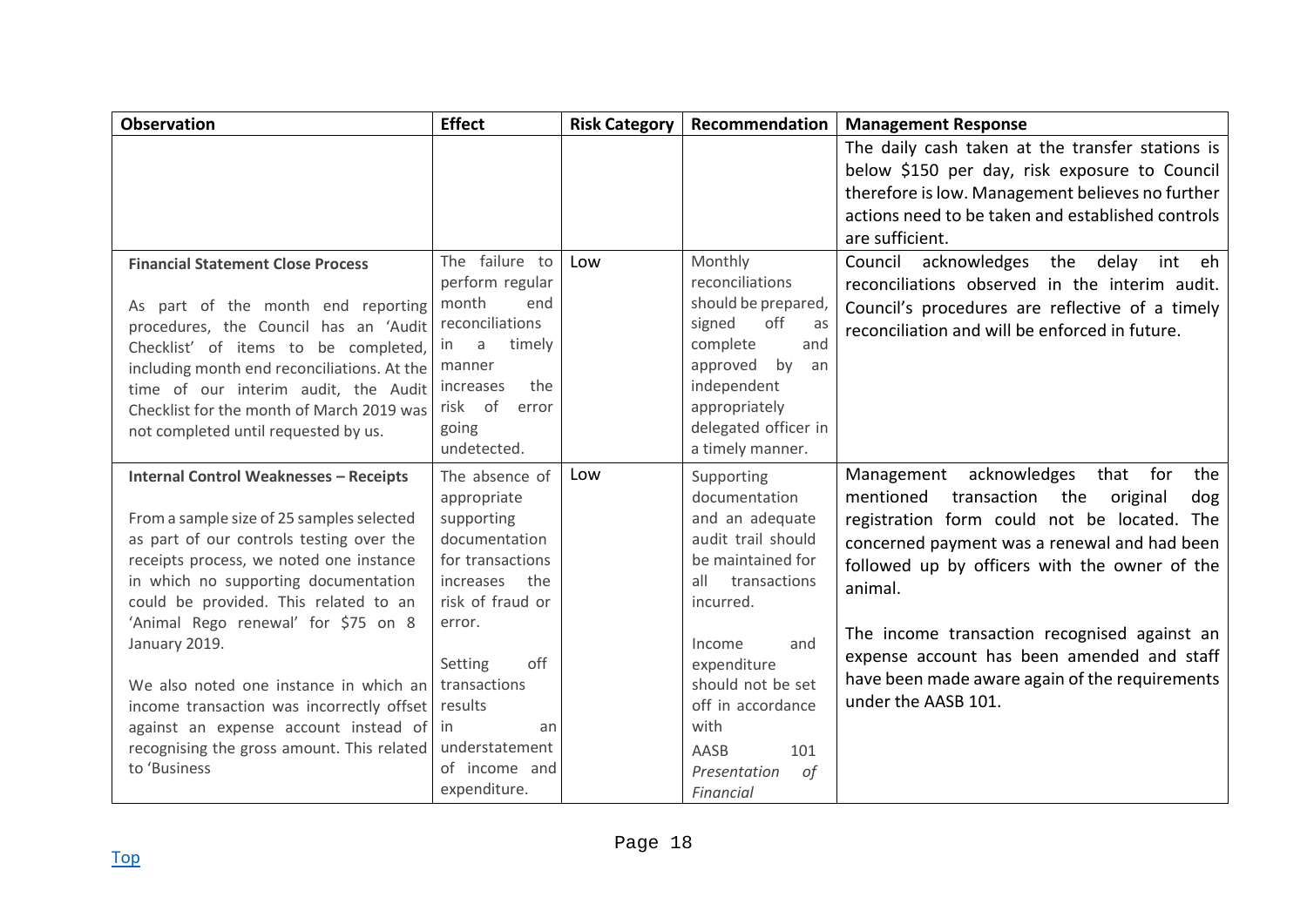| <b>Observation</b>                                                    | <b>Effect</b> | <b>Risk Category</b> | Recommendation    | Management Response |
|-----------------------------------------------------------------------|---------------|----------------------|-------------------|---------------------|
| Thorak l<br>preparation<br>report<br>case<br>$\overline{\phantom{0}}$ |               |                      | <b>Statements</b> |                     |
| Cemetery' for \$5,500 on                                              |               |                      | paragraph 32.     |                     |
| 20-Sep-18.                                                            |               |                      |                   |                     |
|                                                                       |               |                      |                   |                     |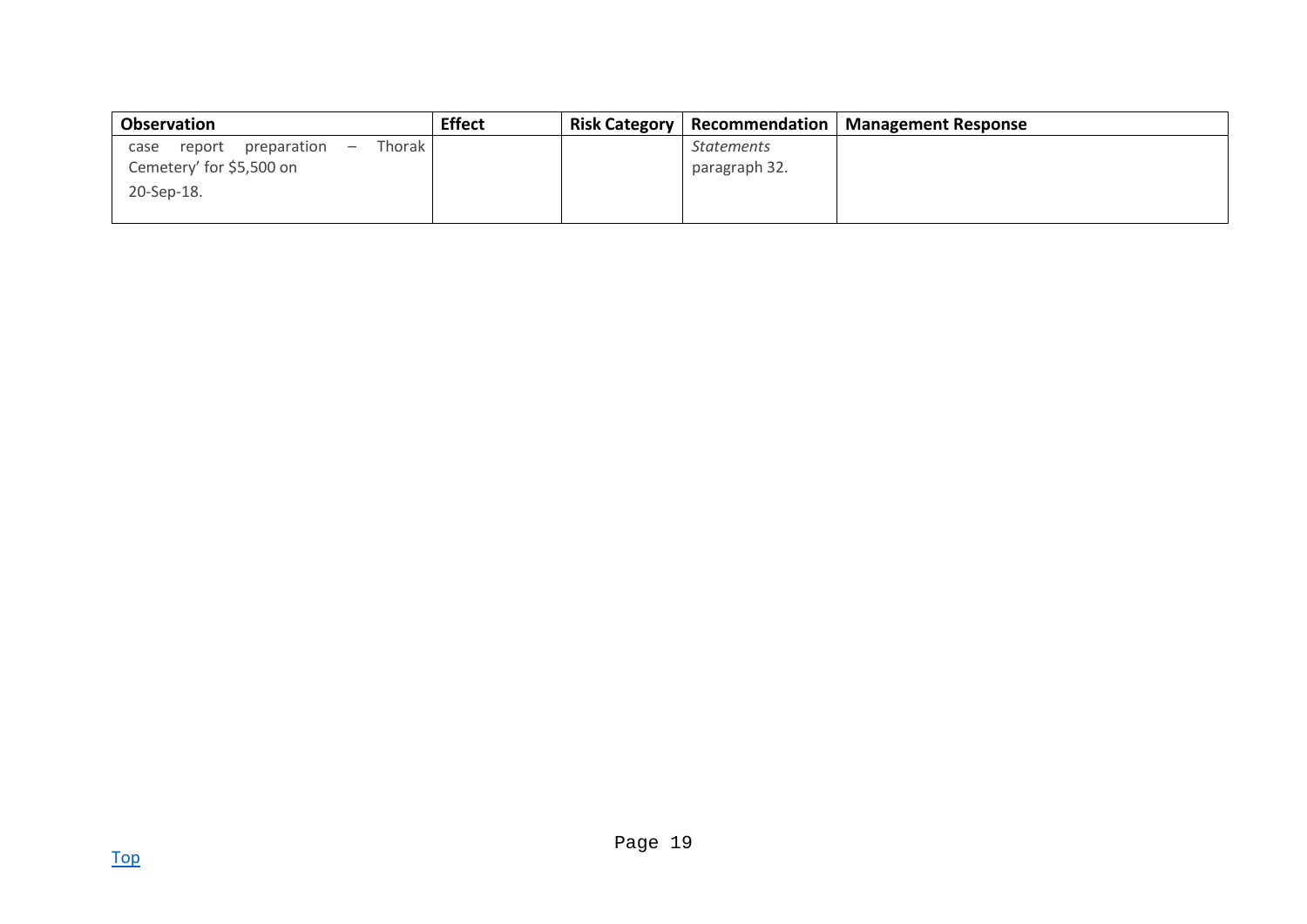

| 8.3                                                             |
|-----------------------------------------------------------------|
| FINO9 Risk Management and Audit Committee                       |
|                                                                 |
| 8/10/2019                                                       |
| Attachment A - FIN09 Risk Management and Audit Committee policy |
|                                                                 |

#### **Purpose**

To review the terms of reference of RMAC as per FIN09 Risk Management and Audit Committee policy.

#### **Summary**

The terms of reference for the RMAC are provided for in FIN09 Risk Management and Audit Committee policy (attached). Specifically, section 4.12 identifies that they shall be reviewed by RMAC every two years.

This paper provides for the review of FIN09 as per Council policy. Several areas should be considered for review.

#### *Section 4.5.1*

Prescribes that a review of the committee performance is conducted once every two years. Given the committee meets quarterly it is recommended that this be updated to once every four years.

#### *Section 4.7.1*

This section relates to meetings being conducted in a public place. The recently tabled Local Government Bill allows for Audit committee meetings to be held in private. The current Local Government Act (Section 65) requires Council Committees to be open to the public. The "Explanatory Statement – Serial No. 107" provided by the Minister for Local Government Housing and Community Development states in relation to Clause 99(4) "an audit committee is not required to be open to the public"

As such this section can be removed now in anticipation of the enactment of the Local Government Bill 2018.

#### *Section 4.9.4.5*

This section allows for meeting between the Chairperson and "the internal auditor" at least once per year. Council does not have a specific internal auditor. As such it is recommended that this section be updated to the statement below.

"Where appropriate, meet with an internal auditor as required without management present, to discuss any issues arising from an internal audit that has been conducted. In addition, the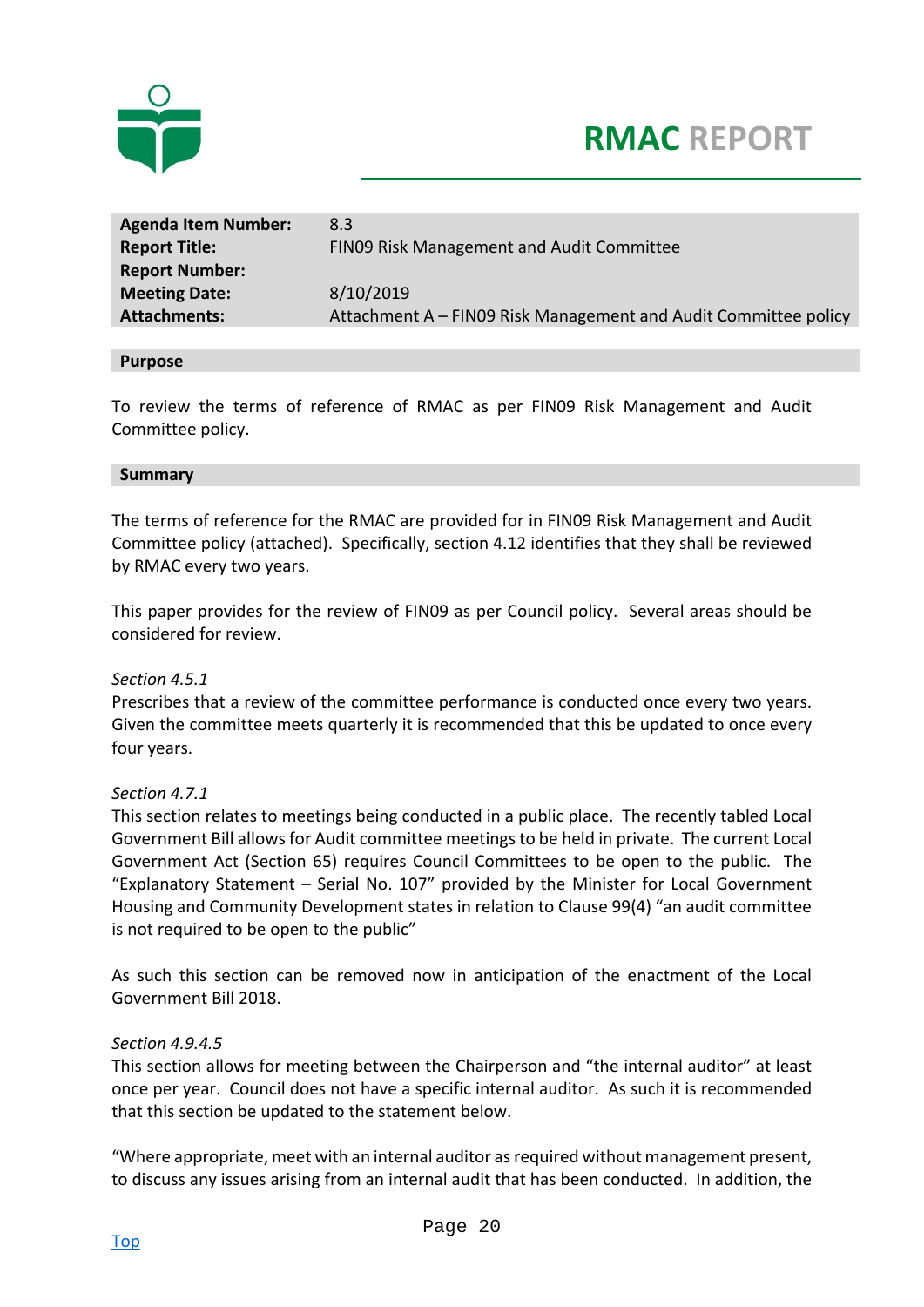Internal Auditor shall be given the right of direct access to the Principle member of the committee."

#### *Section 4.12.1*

This section requires the RMAC review the terms of reference every two years. Given the committee meets quarterly it is recommended that this be updated to at least once every four years in line with GOV01 Policy Framework

#### **Recommendation**

THAT RMAC considers the current terms of reference provided for in FIN09 Risk Management and Audit Committee policy adequate and recommends the following changes

- 1. The review of the RMAC referred to in Section 4.5.1. be updated to require a review every four years
- 2. Section 4.7.1 is removed.
- 3. Section 4.9.4.5 be updated to read "*Where appropriate, meet with an internal auditor as required without management present, to discuss any issues arising from an internal audit that has been conducted. In addition, the Internal Auditor shall be given the right of direct access to the Principle member of the committee*."
- 4. Section 4.12.1 be updated to reflect that the committee reviews the terms of reference at least once every four years.

#### **Background**

FIN09 Risk Management and Audit Committee policy prescribes the terms of reference for RMAC.

Section 4.12 of FIN09 Risk Management and Audit Committee policy is provided below.

- *4.12. Review of Terms of Reference* 
	- *4.12.1. Every two years the committee will review its Terms of Reference to ensure it is consistent with the perceived needs to the council. This review will be in consultation with the Chief Executive Officer.*
	- *4.12.2. The outcome and recommendations will be given to council as part of this policy to consider.*
	- *4.12.3. While the Committee is required to review these Terms of Reference and make recommendations to Council, it has no power or authority to amend or alter the committee's Terms of Reference.*

**Links with Strategic Plan** 

A Well‐Run Council ‐ Good Governance

**Legislative and Policy Implications**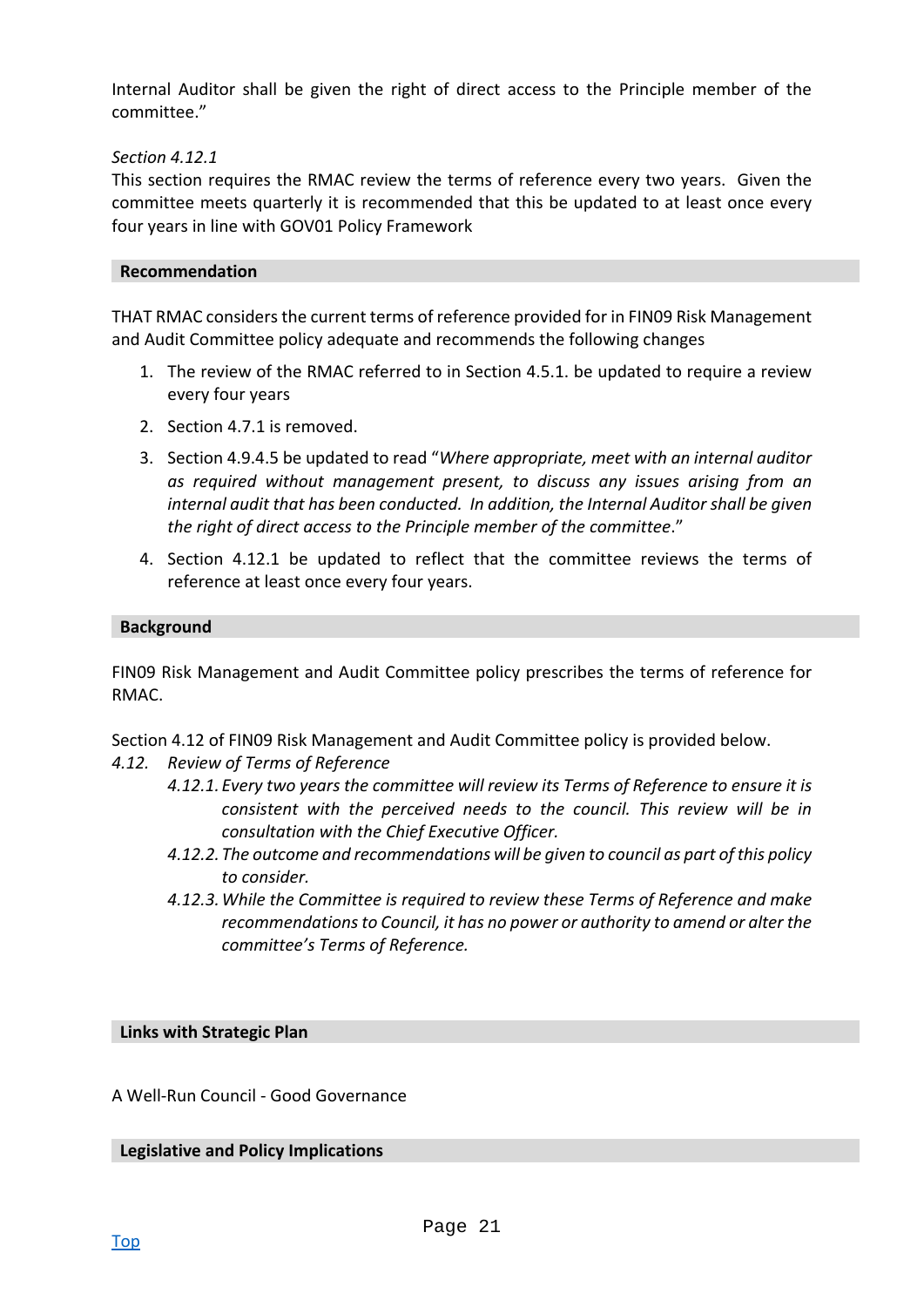Council is required to convene an audit committee as per Section 10(3) of the Local Government (Accounting) Regulations requires Council to maintain an audit committee. Litchfield Council has established the Risk Management and Audit Committee (RMAC)

| <b>Risks</b>                                                                                           |
|--------------------------------------------------------------------------------------------------------|
| Nil                                                                                                    |
| <b>Financial Implications</b>                                                                          |
|                                                                                                        |
| Nil                                                                                                    |
| <b>Community Engagement</b>                                                                            |
| Nil                                                                                                    |
|                                                                                                        |
| David Jan, Governance and Risk Advisor<br>Recommending<br>Officer:                                     |
| Any queries on this report may be directed to the Recommending Officer on telephone (08) 8983<br>0600. |

*Any member of Council who may have a conflict of interest, or a possible conflict of interest in regard to any item of business to be discussed at a Council meeting of a Committee meeting should declare that conflict of interest to enable Council to manage the conflict and resolve it in accordance with its obligations under the Local Government Act and its policies regarding the same.*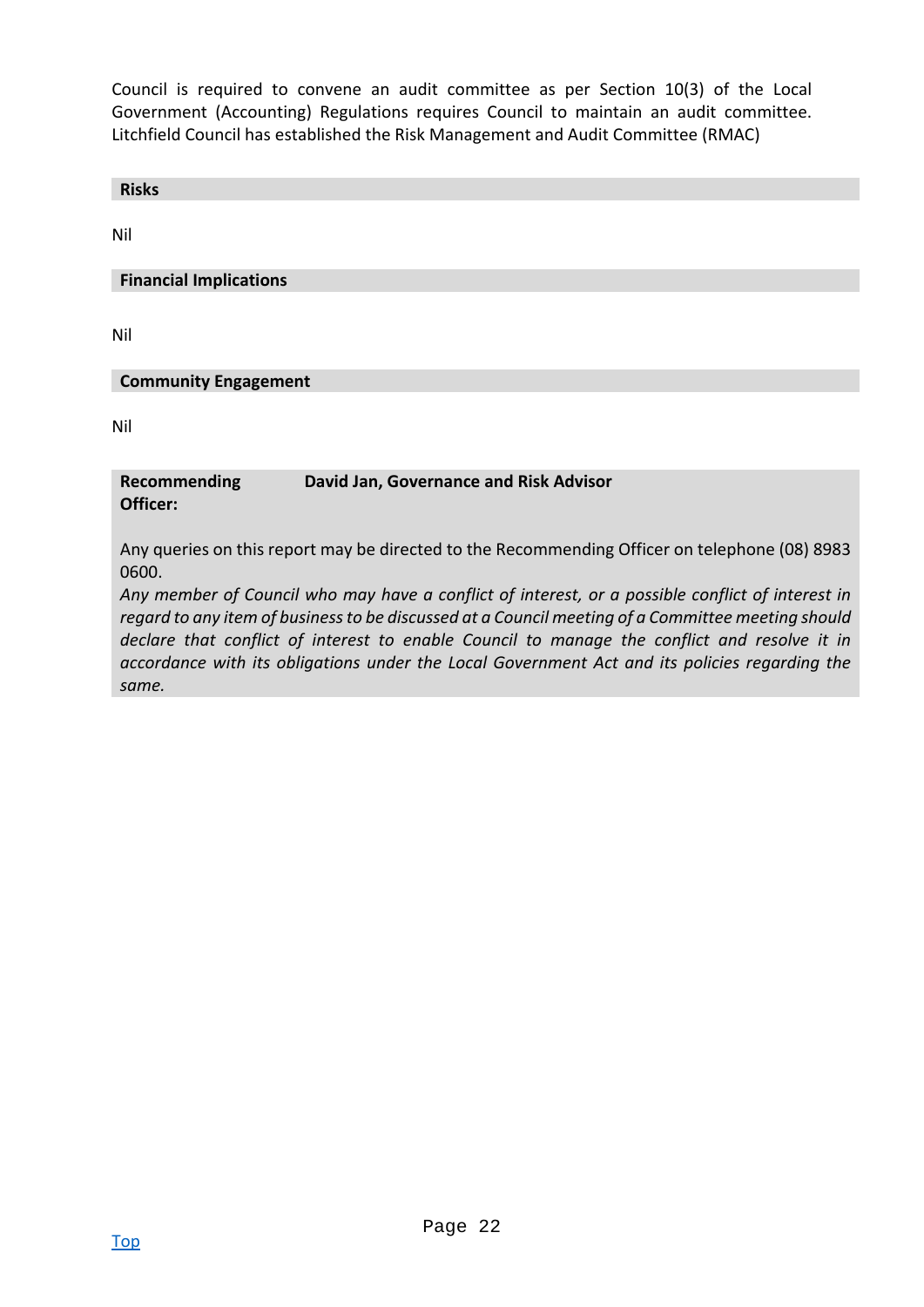# Risk Management and Audit Committee  $\tt{FINO9}$

| <b>LITCHFIELD</b>             | Name                 | FIN09 Risk Management & Audit<br>Committee |
|-------------------------------|----------------------|--------------------------------------------|
| <b>COUNCIL</b>                | Policy Type          | Council                                    |
|                               | Responsible          | <b>Chief Executive Officer</b>             |
| Community effort is essential | Officer              |                                            |
|                               | <b>Approval Date</b> | 18/10/2017                                 |
|                               | <b>Review Date</b>   | 17/10/2021                                 |

#### **1. Purpose**

This Policy sets out the terms of reference for the Risk Management and Audit Committee. The Committee is an Advisory Committee established pursuant to Part 5.2 of the Local Government Act and Section 10 of the Local Government (Accounting) Regulations.

#### **2. Scope**

The Risk Management and Audit Committee is an Advisory Committee of Council responsible for monitoring the compliance by Council with the proper standards of financial management, and compliance by Council with the Local Government (Accounting) Regulations and the Accounting Standards. In addition, the Committee monitors, reviews, and advises the Chief Executive Officer on compliance, risk management and policy matters, and acts as an independent line of reporting by the auditor to Council.

#### **3. Definitions**

For the purposes of this Policy, the following definitions apply:

| Term        | Definition                                                                            |
|-------------|---------------------------------------------------------------------------------------|
| Committee   | This term refers to the Risk Management and Audit Committee.                          |
| The Act     | The term refers to the most recent Local Government Act of the<br>Northern Territory. |
| Regulations | This term refers to recent Local Government Regulations in the<br>Northern Territory. |

#### **4. Policy Statement**

- 4.1. Membership
	- 4.1.1. The Committee shall consist of at least one independent member and two Elected Members of Council not including the Mayor. The minimum size of the Committee shall be three members.
	- 4.1.2. The chairperson of the committee must be an independent member.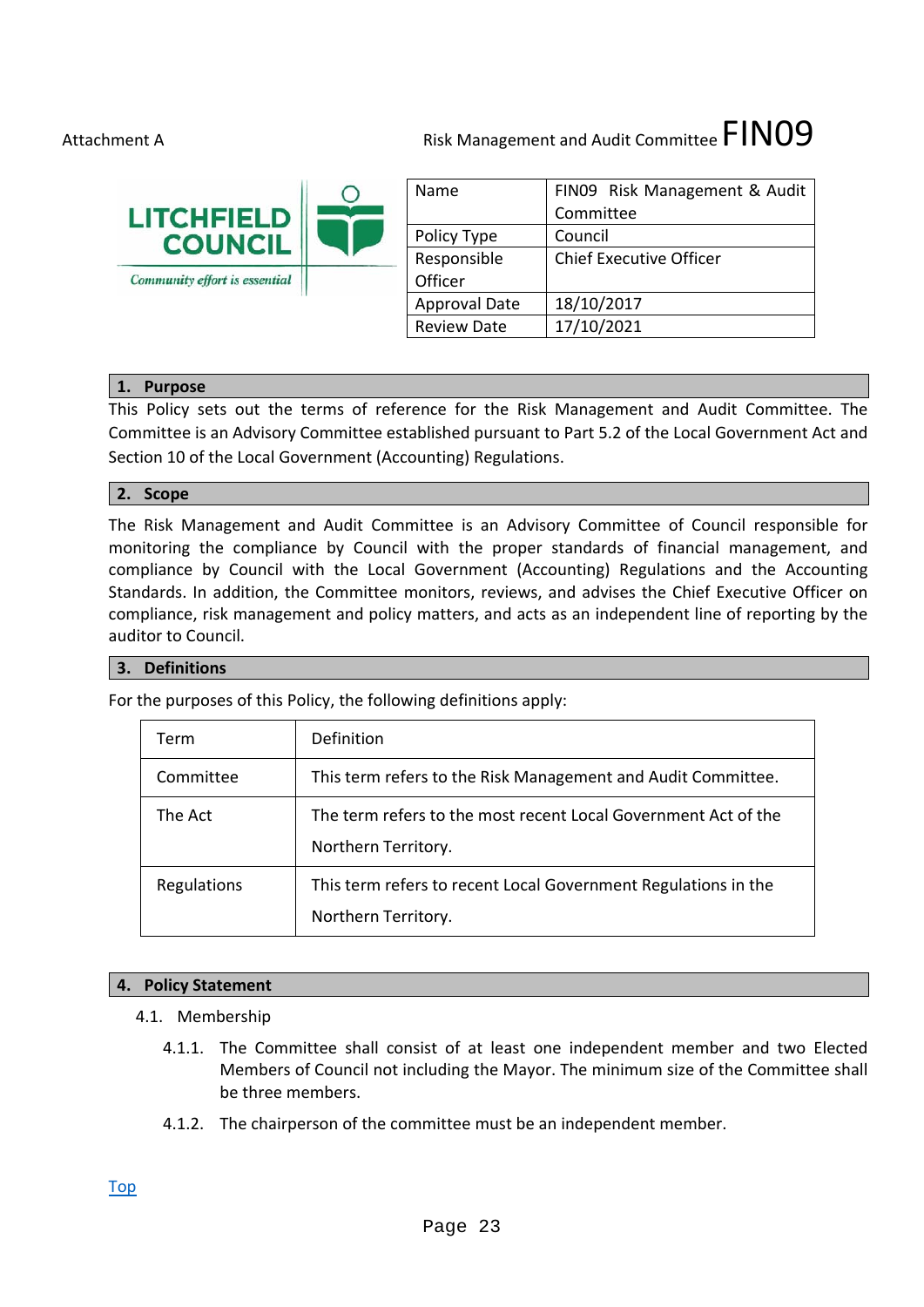Risk Management and Audit Committee  $\tt{FINO9}$ 

- 4.1.3. The Chief Executive Officer (CEO) shall provide an agenda for each meeting, with the Executive Assistant to the CEO providing secretariat services. The Chief Executive Officer and Chief Financial Officer will be invited to attend each Committee meeting.
- 4.1.4. Council's external and internal auditors may be invited to attend meetings of the Committee.
- 4.2. Appointment and Termination of Committee Members
	- 4.2.1. Members of the Committee are appointed by the Council. Appointment to the Committee from among the Elected Members of Council shall be for a period of up to one year, or until the end of the term of the Council. Committee members cease being a member of the committee if they are no longer an elected member of the Council.
	- 4.2.2. Independent member(s) of the Committee shall be appointed for a period of up to four years, commencing part‐way through an election cycle, so that their terms overlap each Council election and provide some continuity. Appointees may be reappointed by Council. Independent members can be terminated by the Council subject to the appointment agreement.
	- 4.2.3. The selection process for the independent member (s) should consider the following factors when assessing the applicants:
		- Level of understanding of local government and the environment in which they operate;
		- Level of knowledge and practical exposure on governance and financial management practices;
		- Capacity to dedicate adequate time on the committee;
		- Depth of knowledge of regulatory and legislative requirements; and
		- Ability to maintain professional relationships with staff, council members and other stakeholders.
- 4.3. Voting Right of Committee Members
	- 4.3.1. Only members of the Committee are entitled to vote in the Committee meetings. All Committee members have equal voting rights. Unless otherwise required (by the conflict of interest provision in the Act) and each member must vote on every matter that is before the committee for decision.
	- 4.3.2. Where a vote is taken and the result is undecided the chairperson has the casting vote.
- 4.4. Remuneration Committee Members
	- 4.4.1. The Independent Chair shall be remunerated for the for preparation and attendance at each Committee meeting at the C1 daily rate identified in the Northern Territory Government Remuneration of Board Members as amended from time to time.
	- 4.4.2. Elected members serving on the Committee shall be remunerated as per Council Policy.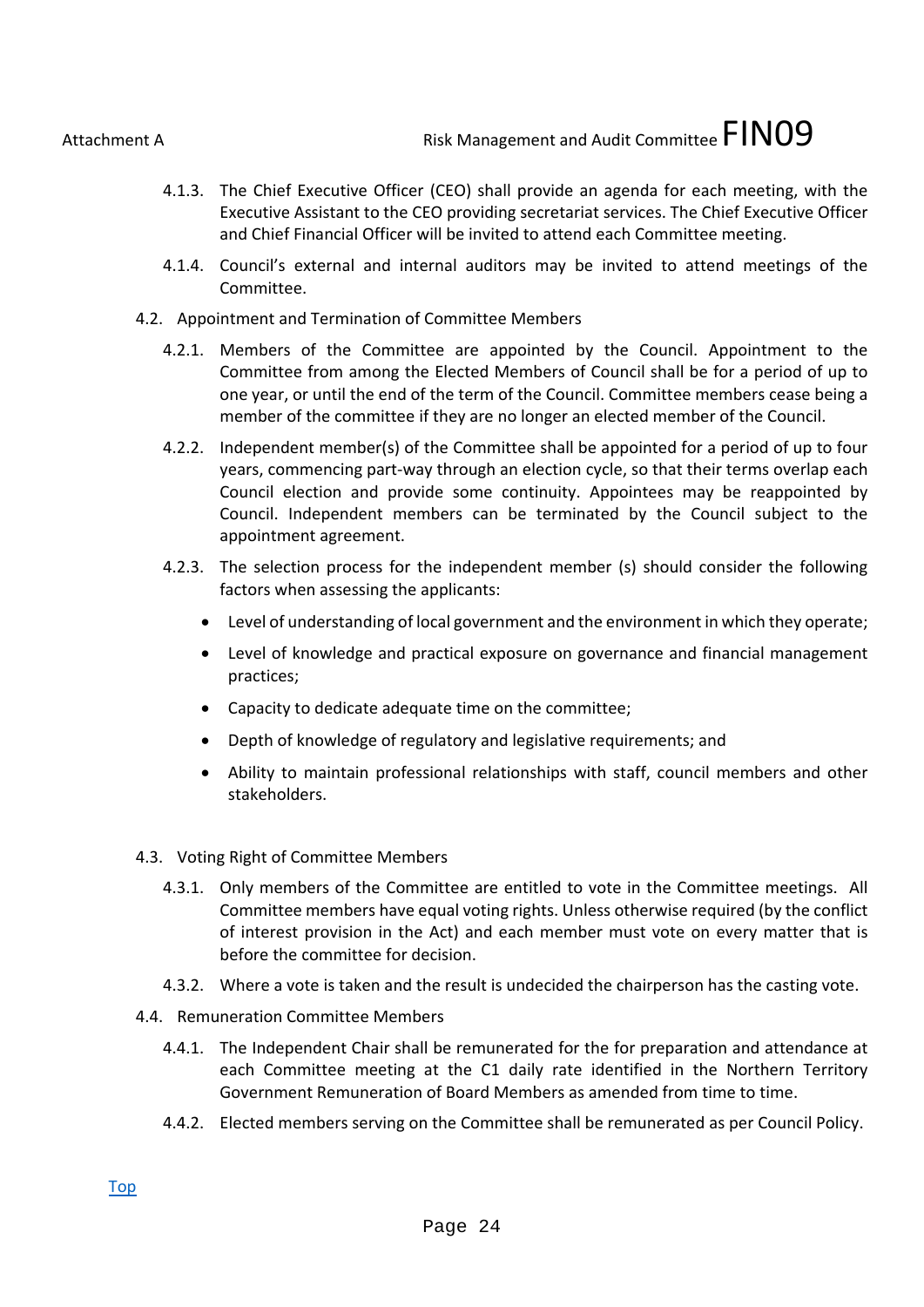Risk Management and Audit Committee  $\tt{FINO9}$ 

- 4.5. Committee Performance and Review
	- 4.5.1. The chairperson, in consultation with the Chief Executive Officer, will initiate a self‐ assessment review of performance of the committee at least once every two years.
	- 4.5.2. The review will be conducted on a self‐assessment basis with appropriate input sought from the Chief Executive Officer, the auditors, Elected Members, management and any other relevant stakeholders, as determined by the Chief Executive Officer.
- 4.6. Quorum
	- 4.6.1. The quorum for the transaction of business shall be one independent member and one committee member that is a member of the Council. A duly convened meeting of the Committee at which a quorum is present shall be competent to exercise all of the authorities, powers and discretions vested in or exercisable by the Committee.
- 4.7. Meetings
	- 4.7.1. In accordance with the principles of open, transparent and informed decision making, Committee meetings must be conducted in a place open to the public. Members must be physically present and cannot attend meetings over phone or other devices.
	- 4.7.2. Where agenda items are addressed in confidential, this shall be done in compliance with Part 4 Confidential Information and Business of the Local Government (Administration) Regulations.
	- 4.7.3. Notice of each meeting confirming the venue, time and date, together with an agenda of items to be discussed, shall be forwarded to each member of the Committee and observers, no later than three clear days before the date of the meeting.
	- 4.7.4. The committee shall meet a minimum of four time per year as per a meeting schedule set at the last meeting of the previous year to accommodate the reporting and audit cycle.
- 4.8. Minutes of Meetings
	- 4.8.1. The Chief Executive Officer shall ensure that the proceedings and resolutions of all meetings of the Committee, including recording the names of those present and in attendance are minute and that the minutes otherwise comply with the requirements of all Regulations.
	- 4.8.2. Minutes shall be circulated within five days after a meeting to all members of the Committee and to all members of the Council and will (as appropriate) be made available to the public within ten business days after the meeting on the Council's website.
	- 4.8.3. The Chief Executive Officer maintains a register of audit report recommendations and action taken to address these recommendations. The Committee considers any follow‐ up action required pursuant to the report or the implementation of report recommendations.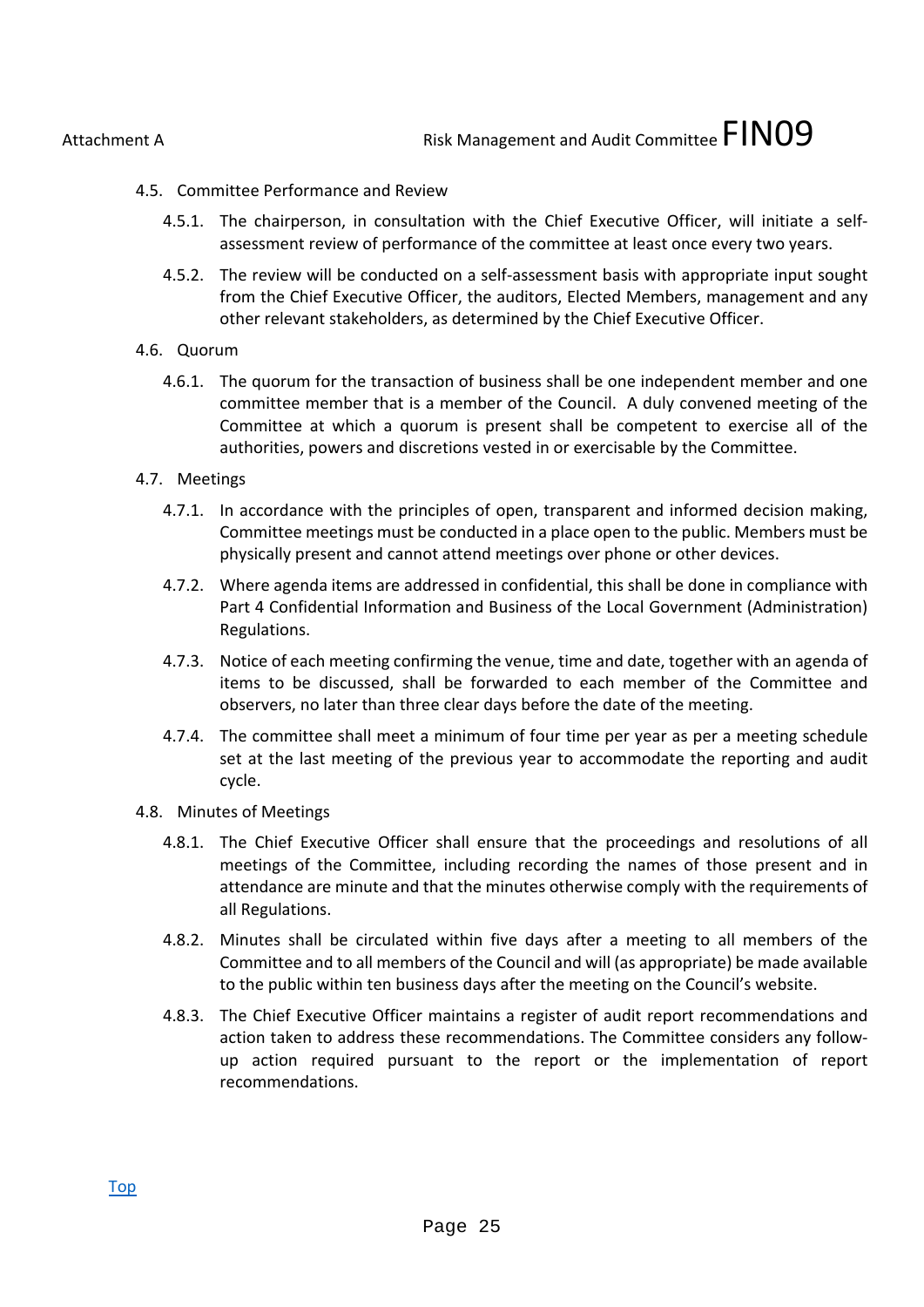Risk Management and Audit Committee  $\tt{FINO9}$ 

- 4.8.4. The Chief Executive Officer shall provide sufficient administrative resources to the Committee to enable it to adequately carry out its functions.
- 4.8.5. After meeting, the Committee shall report to Council at the next Council Meeting including the Committee's recommendations and key issues of discussion to council.
- 4.9. Role of the Committee
	- 4.9.1. Financial Reporting
		- 4.9.1.1. The Committee shall monitor the integrity of the
			- annual financial statements of the Council, reviewing significant financial reporting issues and judgements which they contain; and
			- the annual report.
		- 4.9.1.2. The Committee shall review and challenge where necessary:
			- The consistency of, and/or any changes to, accounting policies;
			- The methods used to account for significant or unusual transactions where different approaches are possible;
			- Whether the Council has followed appropriate accounting standards and made appropriate estimates and judgements, taking into account the views of the external auditor;
			- The clarity of disclosure in the Council's financial reports and the context in which statements are made; and
			- All material information presented with the financial statements.
	- 4.9.2. Internal Controls and Risk Management Systems

The Committee shall:

- Keep under review the effectiveness of the Council's internal controls and risk management systems; and
- Review and recommend the approval, where appropriate, of any material to be included in the annual report concerning internal controls and risk management.
- 4.9.3. Whistle Blowing
	- 4.9.3.1. The Committee shall review the Council's arrangements for its employees to raise concerns, in confidence, about possible wrongdoing in financial recording or reporting or other matters. The Committee shall ensure these arrangements allow independent investigations of such matters and appropriate follow‐up action.
	- 4.9.3.2. Review the effectiveness of the Fraud Protection Plan established by the Chief Executive Officer pursuant to Section 10(2) of the Local Government (Accounting) Regulations.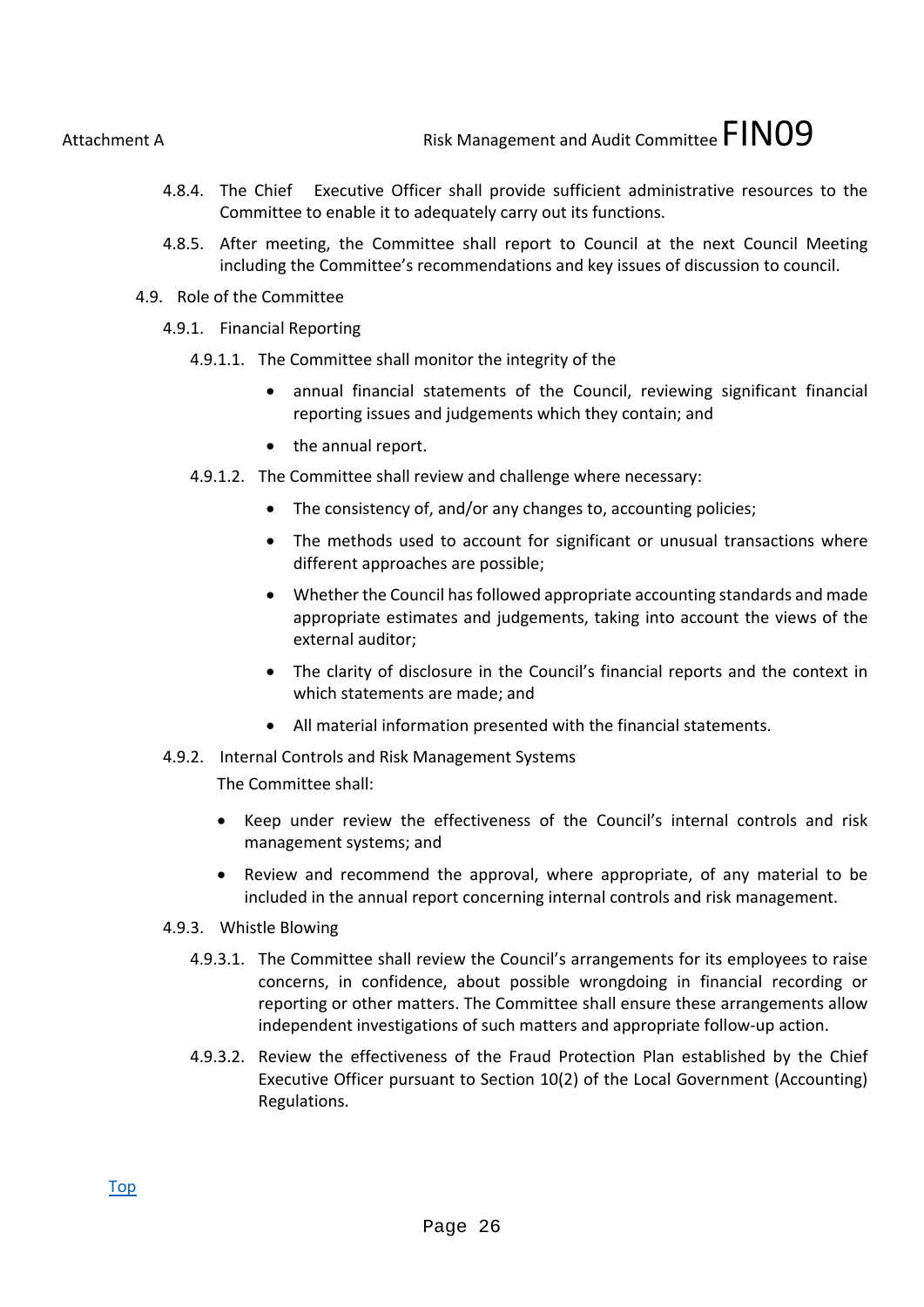4.9.4. Internal Audit

The Committee shall:

- 4.9.4.1. Monitor and review the effectiveness of the Council's internal audit function in the context of the Council's overall risk management system;
- 4.9.4.2. Consider and make recommendation on the program of the internal audit function and the adequacy of its resources and access to information to enable it to perform its function effectively and in accordance with the relevant professional standards.
- 4.9.4.3. Review all reports on the Council's operations from the internal auditors;
- 4.9.4.4. Review and monitor management's responsiveness to the findings and recommendations of the internal auditor; and
- 4.9.4.5. Where appropriate, meet the internal auditor at least once a year, without management being present, to discuss any issues arising from the internal auditor carried out. In addition, the internal auditor shall be given the right of direct access to the Principal Member of the Council and to the Presiding Member of the Committee.
- 4.9.5. External Audit

The Committee shall:

- 4.9.5.1. Monitor the supply of non-audit services by the external auditor, taking into account any relevant ethical guidance on the matter;
- 4.9.5.2. Consider and make recommendations to the Council, in relation to the appointment, re‐appointment and removal of the Council's external auditor.
- 4.9.5.3. Monitor Council's relationship with the external auditor including, but not limited to:
	- Recommending the approval of the external auditor's remuneration, covering fees for both audit or non‐audit services, and recommending whether the level of fees is appropriate to enable an adequate audit to be conducted;
	- Recommending the approval of external auditor's terms of engagement,
	- including any engagement letter issues at the commencement of each audit and the scope of the audit;
	- Assessing the external auditor's independence and objectivity taking into account relevant professional and regulatory requirements and the extent of Council's relationship with the auditor, including the provision of any non‐audit services;
	- Satisfying itself that there are no relationships (such as family, employment, investment, financial or business) between the external auditor and the Council (other than in the ordinary course of business); and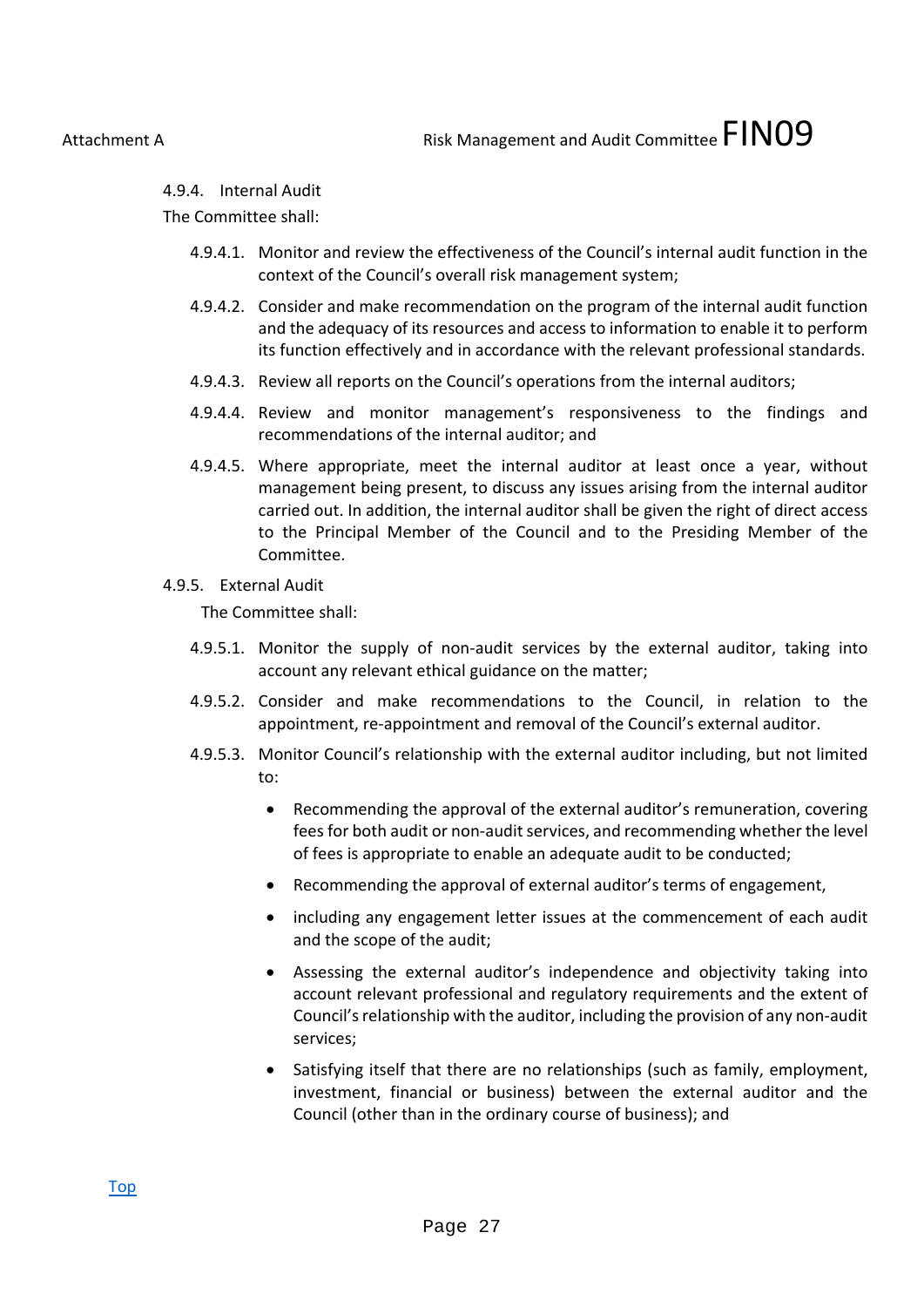Risk Management and Audit Committee  $\tt{FINO9}$ 

- Assessing the external auditor's qualifications, expertise and resources and the effectiveness of the audit process (which shall include a report from the external auditor on the Audit Committee's own internal quality procedures);
- 4.9.5.4. Meet the external auditor at least once a year and more often as needed, without management being present; to discuss the external auditor's report and any issues arising from the audit;
- 4.9.5.5. Review and make recommendations on the annual audit plan, and in particular its consistency with the scope of the external audit engagement;
- 4.9.5.6. Review the findings of the audit with the external auditor. This shall include, but not be limited to, the following:
	- A discussion of any major issues which arose during the external audit;
	- Any accounting and audit judgements, and
	- Levels of errors identified during the external audit.
- 4.9.5.7. Review the effectiveness of the external audit;
- 4.9.5.8. Review any representation letter(s) requested by the external auditor before they are signed by management;
- 4.9.5.9. Review the subsequent audit management letter from the external auditor and management's proposed response, by Council, to the external auditor's findings and recommendations in that audit management letter.
- 4.10. Conflict of Interest
	- 4.10.1. Committee members must declare any real or perceived conflicts of interest when joining the committee, annually and at the start of each meeting before discussion of the relevant agenda item or topic. Details of any conflicts of interest should be appropriately minuted.
	- 4.10.2. Where a Committee member is deemed to have a real or perceived conflict of interest, at the chairperson's discretion, it may be appropriate that the person is excused from committee deliberations on the agenda item where a conflict of interest exists, or if necessary excused from the meeting.
- 4.11. Committee Access to Council Records and Resources
	- 4.11.1. The Chief Executive Officer will provide the necessary council records and reports for the audit committee to undertake its role and responsibilities subject to any confidentiality provisions in the Local Government Act or other legislative provisions.
	- 4.11.2. With consideration of legal and confidentiality implications, via the Chief Executive Officer the Committee is authorised to:
		- Obtain any information it requires from any employee and/or external party.
		- Discuss any matters with the external auditor, or other external parties.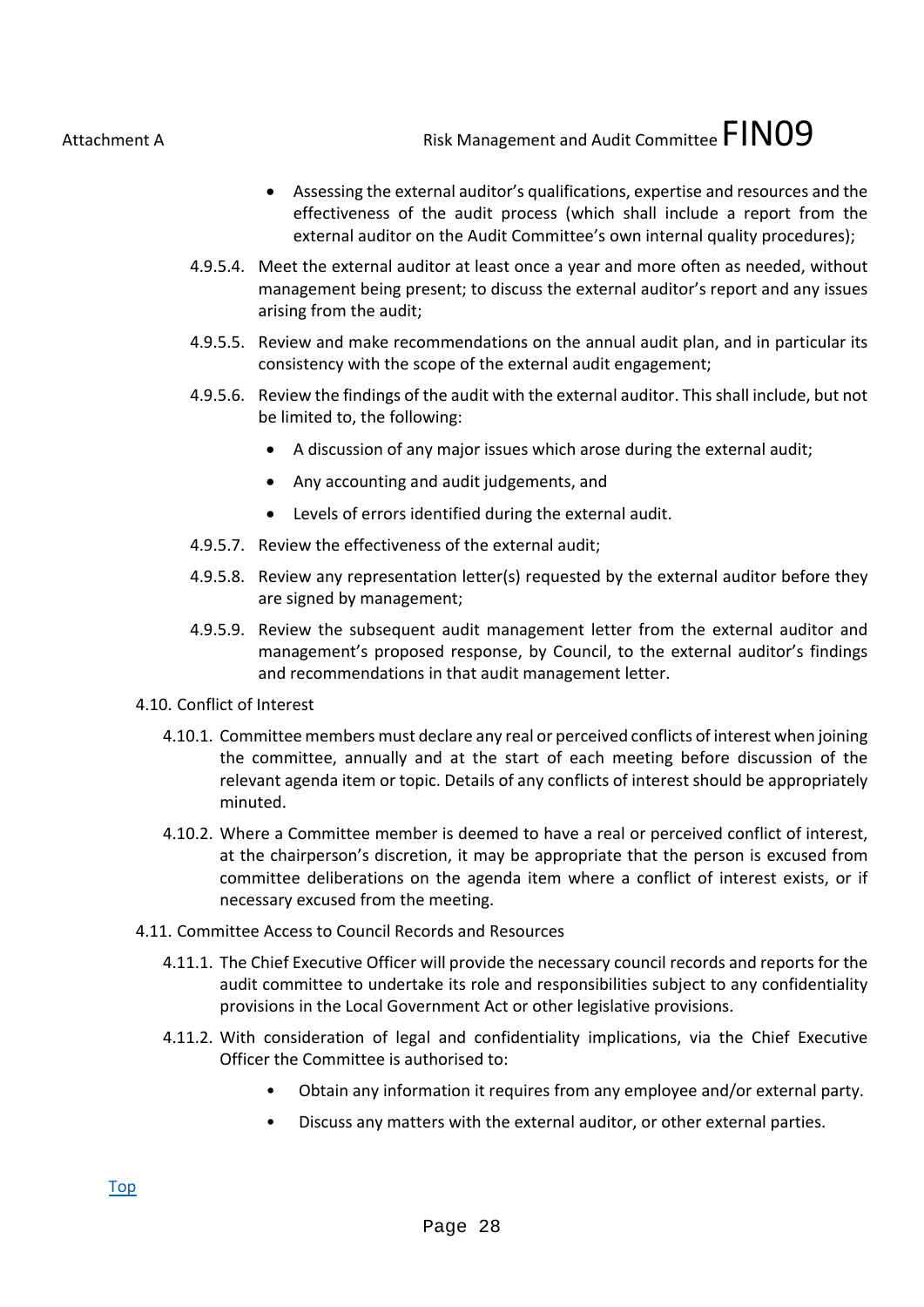Risk Management and Audit Committee  $\tt{FINO9}$ 

- Request the attendance of any employee at committee meetings.
- Obtain external legal or other professional advice, as considered necessary to meet its responsibilities, contingent on a decision by Council to fund such advice.
- 4.11.3. The audit committee has no authority to procure resources independently of council.
- 4.12. Review of Terms of Reference
	- 4.12.1. Every two years the committee will review its Terms of Reference to ensure it is consistent with the perceived needs to the council. This review will be in consultation with the Chief Executive Officer.
	- 4.12.2. The outcome and recommendations will be given to council as part of this policy to consider.
	- 4.12.3. While the Committee is required to review these Terms of Reference and make recommendations to Council, it has no power or authority to amend or alter the committee's Terms of Reference.

#### **5. Associated Documents**

Litchfield Council Policies

#### **6. References and Legislation**

Local Government Act and associated Regulations, Ministerial Guidelines and General Instructions.

#### **7. Review History**

| <b>Date Reviewed</b> | Description of changes (Inc Decision No. if applicable)                     |
|----------------------|-----------------------------------------------------------------------------|
| 18/10/2017           | Policy reviewed to remove reference to individual member performance review |
| 19/11/2015           | Policy Adopted                                                              |
|                      |                                                                             |